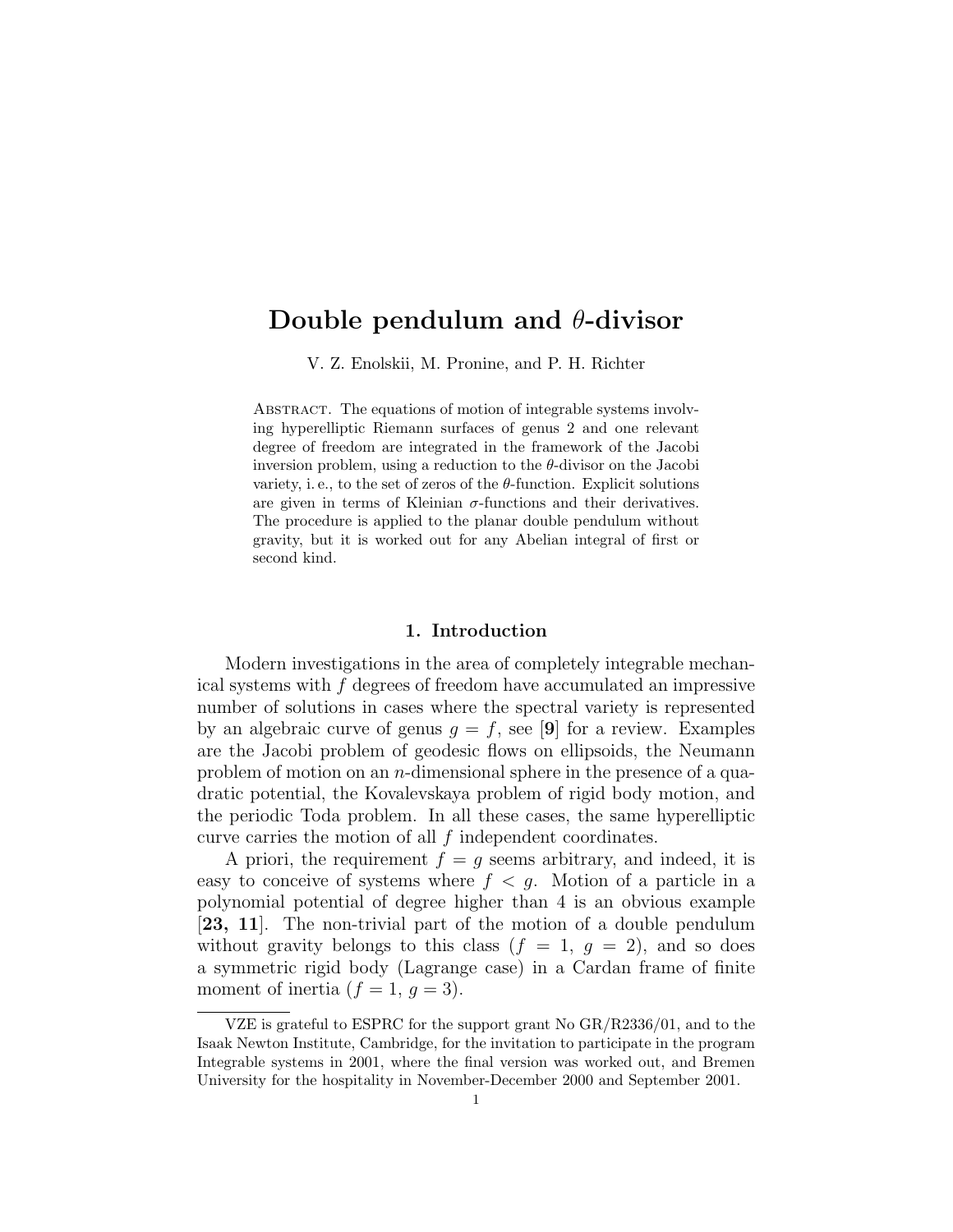The integration of such systems leads to the Jacobi inversion problem on the  $\theta$ -divisor in the Jacobi variety  $J(V)$ , i.e., on the set of zeros of the fundamental  $\theta$ -function. It is classically known  $|8|$  that the integration of such systems can be executed in terms of appropriate derivatives of  $\theta$ -functions (see also [4], where the corresponding divisors are called divisors with deficiency). Traditionally the theory of completely integrable systems [27] considers the complement of the  $\theta$ -divisor as the natural domain for the finite-gap solutions, but the idea that the  $\theta$ -divisor can also serve as a carrier of integrability attracts now more and more attention, see e.g. [2, 26, 1, 18, 17]. Nevertheless, to the best knowledge of the authors there have been no attempts to use the  $\theta$ -divisor for explicit calculations of the dynamics of systems associated with deficient divisors. We shall do that in this paper.

Namely, we present here the results of an investigation which was motivated by the double pendulum problem but applies to the general case of systems with  $f = 1$  where an Abelian integral of first or second kind on a hyperelliptic curve  $V$  of genus 2 is to be inverted. The double pendulum has served as a key example of non-integrable, chaotic motion [24, 25], but this is not the issue here. Our aim is to understand the integrable limit of high energy, or vanishing gravity. We found it intriguing that a simply defined integrable system seemed to defy attempts to analytically integrate it. We show that solutions can be found by reducing the Jacobi inversion problem to the  $\theta$ -divisor. We use the fact (contained in Riemann's vanishing theorem) that the Abel map, plus an appropriate constant shift, takes the curve  $V$  uniformly to the  $\theta$ -divisor, and that this relationship can be inverted. We give a detailed recipe how this is done.

Admittedly, the procedure is not very apt for practical purposes. Direct numerical integration of the equations of motion is certainly a faster way to obtain the time course of the motion. But the point of our investigation is (i) to show that an analytic integration of this integrable system is possible, and (ii) to elucidate its nature.

We shall also demonstrate that the Klein-Weierstrass realization of hyperelliptic functions (see  $\left[3, 4\right]$  and also  $\left[5, 6\right]$ ) represents a convenient and effective framework to integrate dynamical systems associated with deficient divisors.

The paper is organized as follows. In Section 2 we recall the dynamical equations of the gravity free planar double pendulum and show that time as a function of the relevant coordinate is an Abelian integral of the second kind on a curve of genus 2. This part is elementary. Section 3 reviews the Jacobi inversion problem, the use of  $\theta$ -functions, and the nature of the  $\theta$ -divisor. For integrals of the first kind, the solutions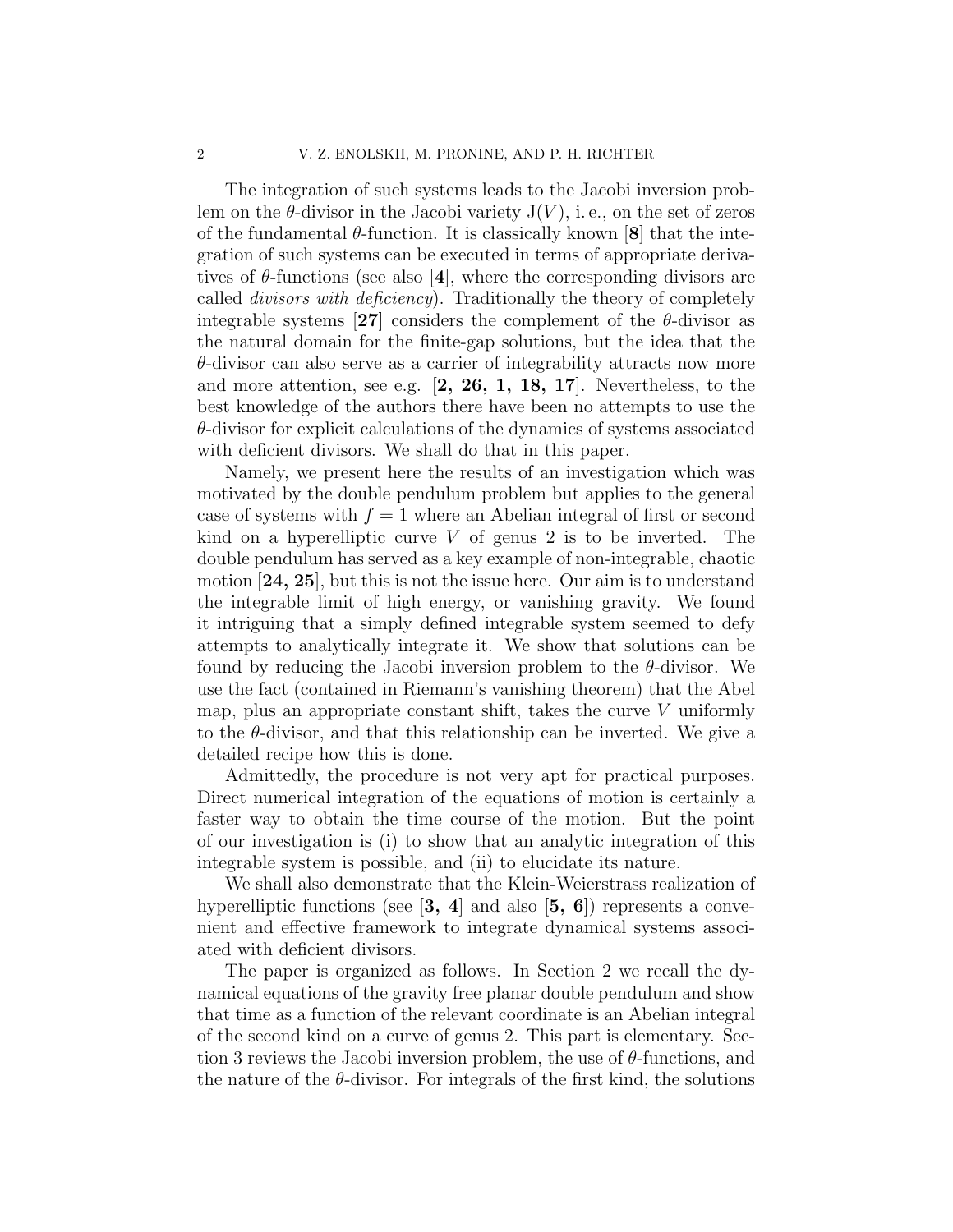of the inversion problem are given explicitly in terms of  $\sigma$ -functions and their derivatives. Most of this is classical material and well known in the community of soliton researchers  $(3, 12, 9)$ , but a restriction of the Jacobi inversion to the theta divisor has not been applied before. Section 4 contains the relevant material for integrals of the second kind, necessary to complete the analysis of the double pendulum. Finally, in Section 5, we comment on generalizations to higher genera q.

Readers who wish to have pictorial representations of the behavior of  $\theta$ -functions should visit the electronic version of this journal. There we show a color-coded "surface of a unit cell" of the universal covering of the Jacobi variety, and thereby provide an illustration of how the  $\theta$ -divisor "looks like". We also provide a Maple .mws file where the procedure described in this article is worked out in all computational detail.

#### 2. Double pendulum without gravity

Figure 1 shows a planar double pendulum with a space-fixed axis  $A_1$ and the second axis  $A_2$  fixed in the first body; let their distance be a. It is assumed that the center of gravity of the first body  $C_1$  lies on the line connecting  $A_1$  and  $A_2$ , a distance  $s_1$  from  $A_1$  (when  $C_1$  is above  $A_1$ ,  $s_1$  is taken as negative). The angular position  $\varphi_1$  of the first pendulum is measured from a fixed direction. Together with the relative angle  $\varphi_2$ between the lines  $A_1A_2$  and  $A_2C_2$ , it defines the configuration of the system,  $(\varphi_1, \varphi_2) \in T^2$ . In the usual exposition of the double pendulum problem [19], gravity is assumed to act in the direction  $\varphi_1 = 0$ . The dynamics is then non-integrable except in two limiting cases: small harmonic oscillations at very low energy, and motion with conserved angular momentum in the absence of gravity. The latter limit applies when the total energy is very large compared to the gravitational potential, or when the motion takes place in a plane perpendicular to the field of gravity. The chaotic motion in the general case of intermediate energies has been analyzed in great detail. It provides a beautiful example for the transition to global chaos via the break-up of a golden KAM torus [24, 25, 22, 20]. Mathematical proof for the existence of chaos was given in terms of the application of Melnikov's method [10].

Hence, the chaotic nature of the double pendulum is fairly well understood. The same is true for the low energy integrable limit [15]. What has been missing so far is the analytic treatment of the integrable limit at high energy, or vanishing gravity.

2.1. The integrable limit of zero gravity. When gravity is absent, the angle  $\varphi_1$  is a cyclic variable and the system is trivially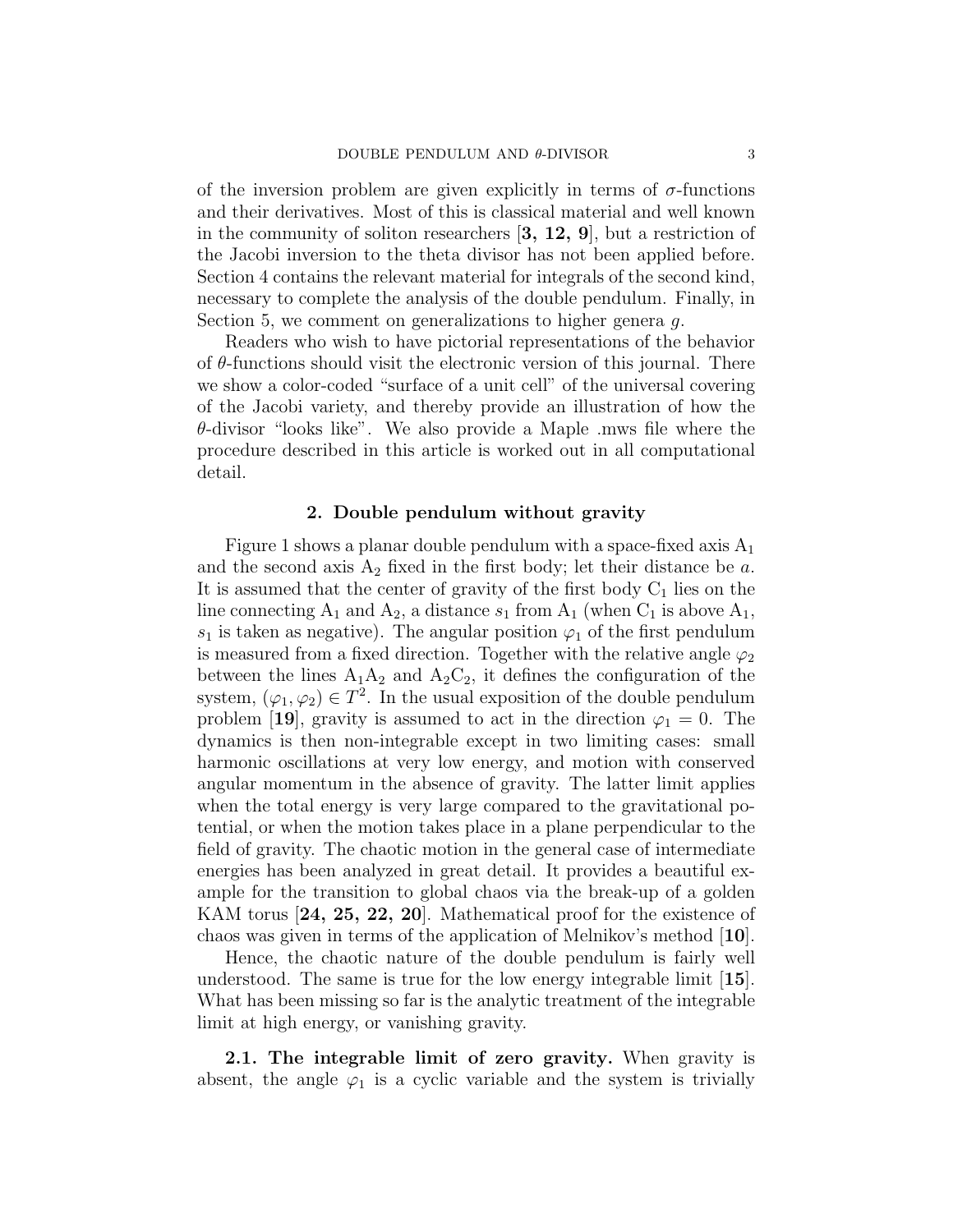

Figure 1. Planar double pendulum. The first pendulum swings around a fixed axis  $A_1$  and carries the axis  $A_2$  of the second body. The centers of gravity  $C_1$  and  $C_2$ are distances  $s_1$  and  $s_2$  apart from the axes; the distance between  $A_1$  and  $A_2$  is a. The configuration is determined by the two angles  $\varphi_1$  and  $\varphi_2$ .

integrable. It is an elementary exercise to show that the Lagrangian is [25, 20]

(1) 
$$
L = \frac{1}{2}(\Theta_1 + m_2 a^2) \dot{\varphi}_1^2 + \frac{1}{2}\Theta_2 (\dot{\varphi}_1 + \dot{\varphi}_2)^2 + m_2 s_2 a \dot{\varphi}_1 (\dot{\varphi}_1 + \dot{\varphi}_2) \cos \varphi_2,
$$

where  $\Theta_1$ ,  $\Theta_2$  are the moments of inertia of the two bodies with respect to the respective suspension points, and  $m_2$  is the mass of the second pendulum. Scaling energies with  $\Theta_2$ , all possible double pendulums are described by the two parameters

(2) 
$$
A := \frac{\Theta_1 + m_2 a^2}{\Theta_2}, \qquad \alpha := \frac{m_2 s_2 a}{\Theta_2}.
$$

For the standard textbook case [19] with equal point masses at massless rods of equal lengths, the values are  $A = 2$  and  $\alpha = 1$ . In general, the positivity of the moments of inertia implies  $A > \alpha^2$ .

With the scaled Lagrangian

(3) 
$$
L = \frac{1}{2}A\dot{\varphi}_1^2 + \frac{1}{2}(\dot{\varphi}_1 + \dot{\varphi}_2)^2 + \alpha\dot{\varphi}_1(\dot{\varphi}_1 + \dot{\varphi}_2)\cos\varphi_2,
$$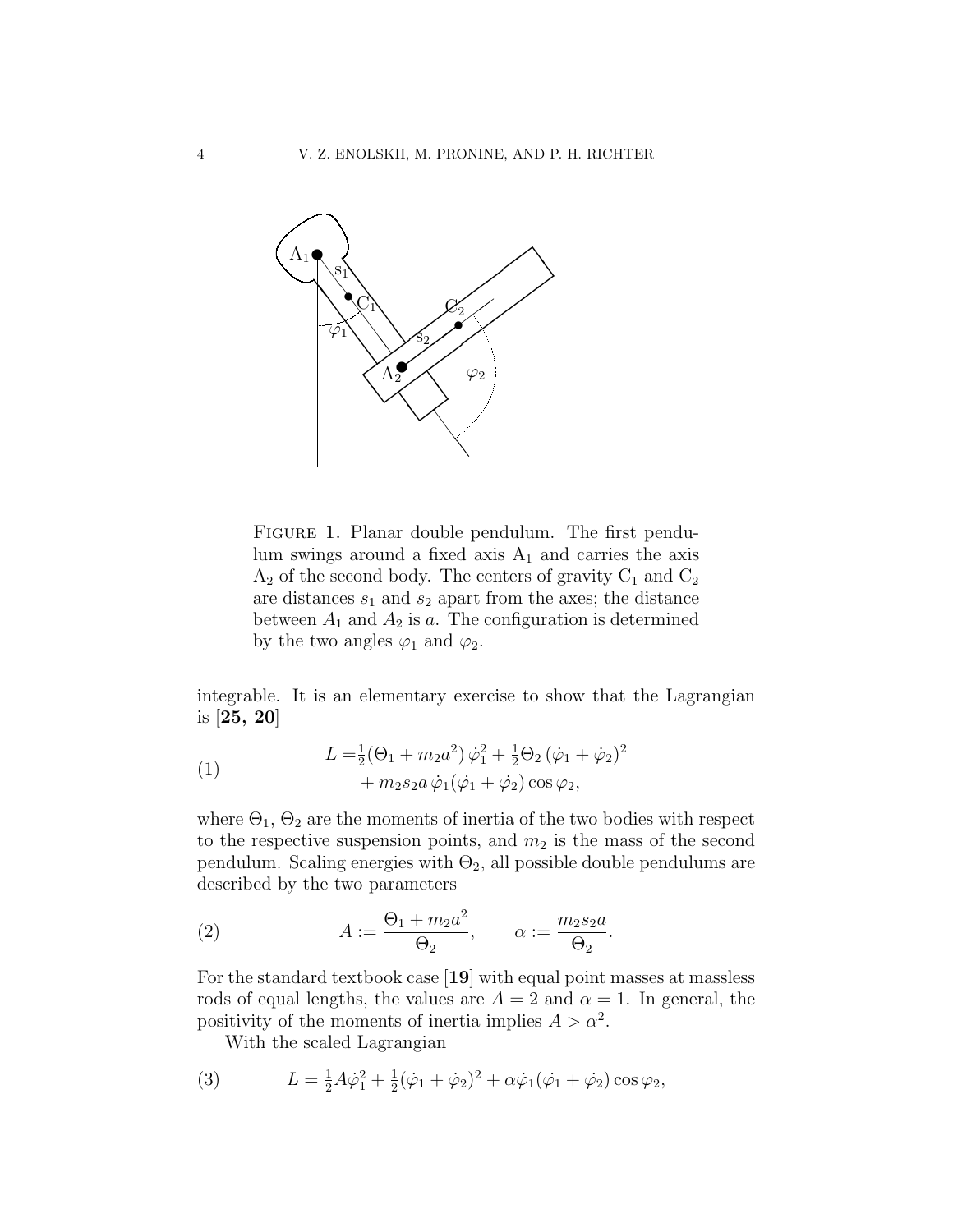the angular momenta are

(4) 
$$
p_1 = (A + 1 + 2\alpha \cos \varphi_2) \dot{\varphi}_1 + (1 + \alpha \cos \varphi_2) \dot{\varphi}_2, p_2 = (1 + \alpha \cos \varphi_2) \dot{\varphi}_1 + \dot{\varphi}_2,
$$

and the Hamiltonian becomes

(5) 
$$
H = \frac{1}{2} \frac{p_1^2 - 2Q(\cos\varphi_2) p_1 p_2 + P_1(\cos\varphi_2) p_2^2}{P_2(\cos\varphi_2)},
$$

where

(6) 
$$
Q(x) = 1 + \alpha x
$$
,  $P_1(x) = A + 1 + 2\alpha x$ ,  $P_2(x) = A - \alpha^2 x^2$ .

Energy and total angular momentum are first integrals,  $H =: h, p_1 =: l$ , hence for fixed h, l the motion is restricted to a Liouville torus  $T_{h,l}$ .

The equations of motion are easily derived with the canonical formalism. Their integration conveniently starts with  $\dot{\varphi}_2 = \dot{\varphi}_2(\varphi_2, p_2; l)$ where  $p_2$  is then replaced with the solution of (5) for  $p_2(\varphi_2, l, h)$ . The result is

(7) 
$$
t = \int_0^{\varphi_2} \frac{d\varphi_2}{\dot{\varphi}_2} = \int_0^{\varphi_2} P_2(\cos \varphi_2) \frac{d\varphi_2}{w},
$$

where

(8) 
$$
w^2 = P_2(\cos\varphi_2)[2hP_1(\cos\varphi_2) - l^2].
$$

This gives time t as a function of  $\varphi_2$ . The complete integral over a cycle of  $\varphi_2$  gives the period  $T_2$ .

The angle  $\varphi_1$  can also be obtained as a function of  $\varphi_2$ , after dividing the two equations for  $\dot{\varphi}_1$  and  $\dot{\varphi}_2$ :

(9) 
$$
\varphi_1 = -\int_0^{\varphi_2} \frac{Q(\cos \varphi_2)}{P_1(\cos \varphi_2)} d\varphi_2 + l \int_0^{\varphi_2} \frac{P_2(\cos \varphi_2)}{P_1(\cos \varphi_2)} \frac{d\varphi_2}{w}.
$$

The complete integral over a cycle of  $\varphi_2$  gives  $\Delta \varphi_1 = 2\pi W$ , where W is the winding number of the orbit on  $T_{h,l}$ .

The above integrals can also be derived with action angle variables  $(\phi_1, \phi_2, I_1, I_2)$ . The actions are defined as

(10) 
$$
I_i = \frac{1}{2\pi} \oint_{\gamma_i} (p_1 d\varphi_1 + p_2 d\varphi_2) \qquad (i = 1, 2),
$$

where  $\gamma_i$  are two fundamental paths on  $T_{h,l}$ . We choose  $\gamma_1 : d\varphi_2 = 0$ and  $\gamma_2: d\varphi_1 = 0$ . The first action  $I_1$  is then simply  $p_1 = l$ , the second is the complete integral

(11) 
$$
2\pi I_2 = l \oint_{\gamma_2} \frac{Q(\cos\varphi_2)}{P_1(\cos\varphi_2)} d\varphi_2 + \oint_{\gamma_2} \frac{w}{P_1(\cos\varphi_2)} d\varphi_2.
$$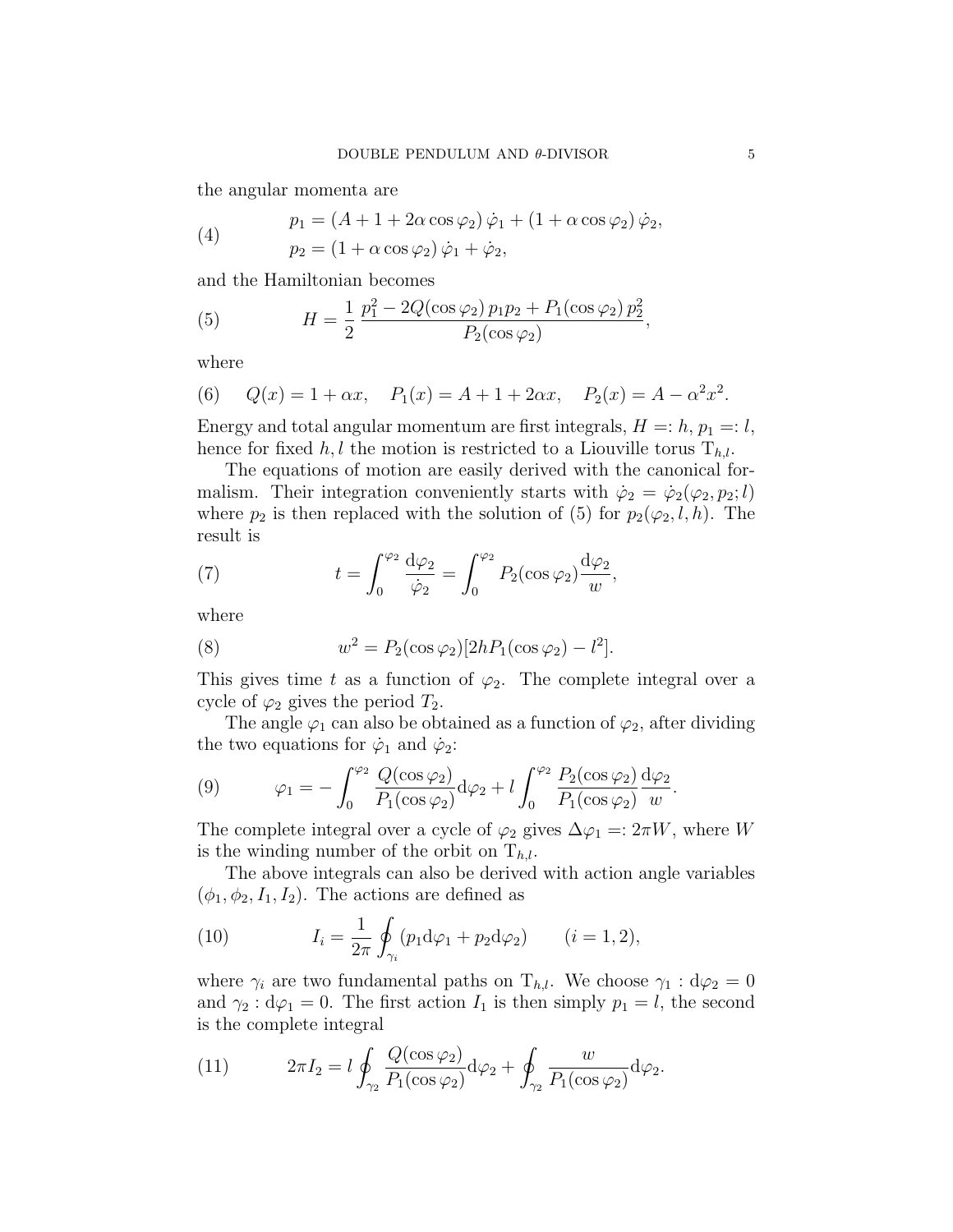With  $l = I_1$  this is an implicit representation of the new Hamiltonian  $h = h(I_1, I_2)$ . We then require that the transformation  $(\varphi_1, \varphi_2, p_1, p_2) \rightarrow$  $(\phi_1, \phi_2, I_1, I_2)$  be canonical; this fixes the angle variables associated with the new momenta  $I_1$ ,  $I_2$ . The corresponding generating function that achieves this is

(12) 
$$
F(\varphi_1, \varphi_2, I_1, I_2) = I_1 \varphi_1 + \int_0^{\varphi_2} p_2(\varphi_2, I_1, I_2) d\varphi_2.
$$

From there, the new angles are obtained as

(13) 
$$
\phi_1 = \frac{\partial F}{\partial I_1} = \varphi_1 + \int_0^{\varphi_2} \frac{\partial p_2}{\partial I_1} d\varphi_2 = \Omega_1 t,
$$

(14) 
$$
\phi_2 = \frac{\partial F}{\partial I_2} = \int_0^{\varphi_2} \frac{\partial p_2}{\partial I_2} d\varphi_2 = \Omega_2 t.
$$

The constant frequencies  $\Omega_i$  are given as  $\Omega_i = \partial h / \partial I_i$ . For  $\Omega_2 \equiv 2\pi / T_2$ the identity

(15) 
$$
T_2 = 2\pi \left. \frac{\partial I_2}{\partial h} \right|_{I_1}
$$

gives the complete form of the integral (7). To get the first period  $\Omega_1$ , we use the relation

(16) 
$$
W = \frac{\Delta \varphi_1}{2\pi} = \frac{\Omega_1}{\Omega_2} = -\left. \frac{\partial I_2}{\partial I_1} \right|_h
$$

and obtain for  $\Delta\varphi_1$  the complete form of the integral (9).

2.2. The hyperelliptic nature of the problem. Let us now introduce the more convenient coordinate  $x := \cos \varphi_2, dx = -\sqrt{1-x^2} d\varphi_2,$ and the polynomial of degree 5

(17) 
$$
P_5(x) = 4(1-x^2)\left(\frac{A}{\alpha^2} - x^2\right)\left(x - \frac{l^2}{4\alpha h} + \frac{A+1}{2\alpha}\right) =: 4\prod_{i=1}^5 (x - e_i),
$$

which defines the hyperelliptic curve  $V(z)$  of genus 2

(18) 
$$
V := \{ z = (x, y) \in \mathbb{C}^2 : y^2 = P_5(x) \}.
$$

Its branch points  $(e_k, 0)$  all lie on the real x-axis; we call them  $e_k$  for short and arrange them in the order  $e_1 \le e_2 \le \ldots \le e_5 < e_6 := \infty$ . Two of them are  $\pm 1$ ; they are the boundaries of the physically accessible range  $x^2 \equiv \cos^2 \varphi_2 \leq 1$ . Two other roots of  $P_5(x)$  are  $\pm \sqrt{A}/\alpha$ ; they only depend on the parameters of the double pendulum and lie outside the physical range. The root

(19) 
$$
r := \frac{l^2}{4\alpha h} - \frac{A+1}{2\alpha}
$$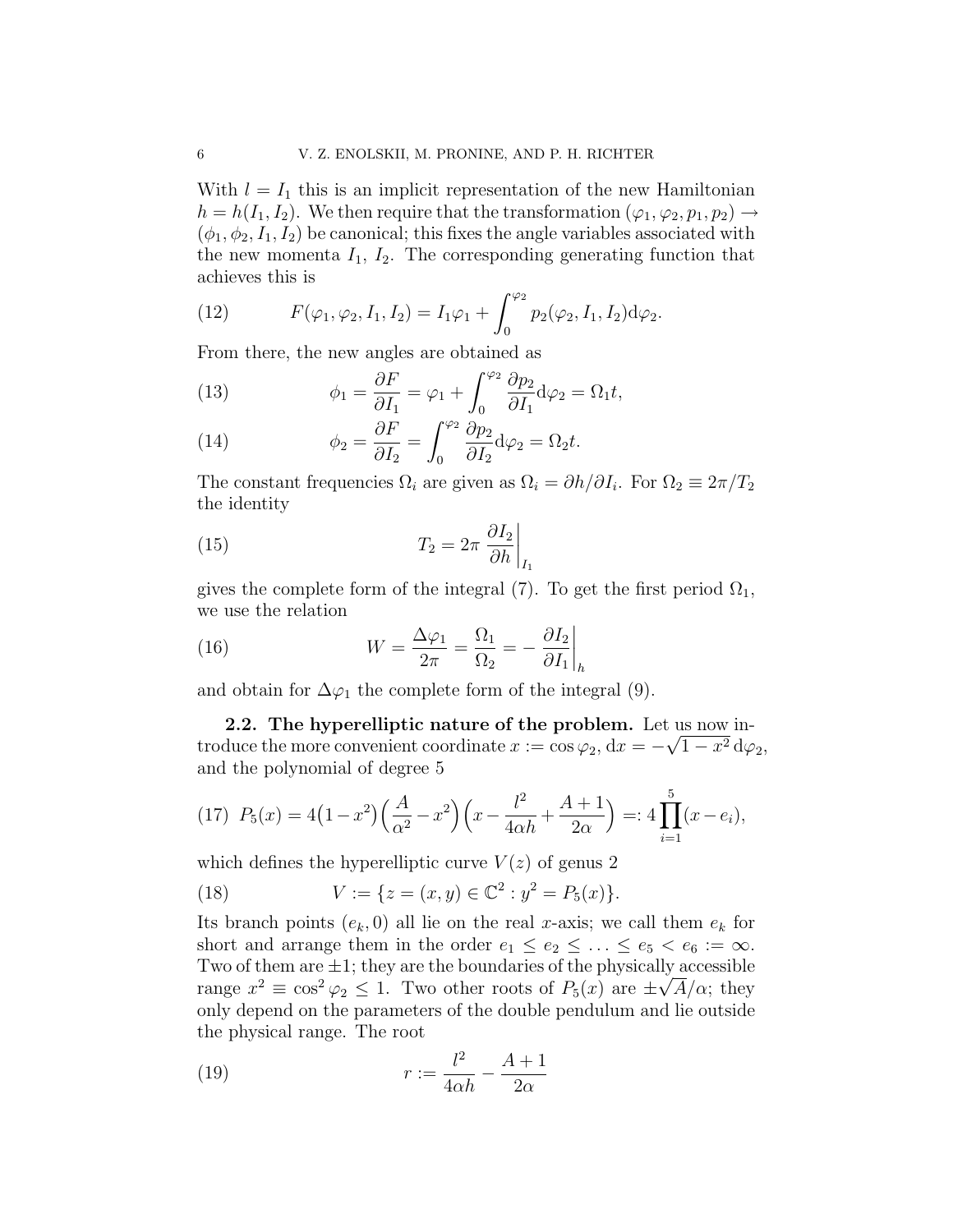depends on the angular momentum; its collisions with the fixed roots indicate bifurcations in the set of Liouville tori. At the maximum possible value of  $l^2$ ,  $l_{\text{max}}^2 := 2h(A + 1 + 2\alpha)$ , we have  $r = 1$ . With decreasing  $l^2$ , the root r moves towards the point  $-1$  and reaches it at  $l_{\text{sep}}^2 := 2h(A + 1 - 2\alpha)$ . This marks the bifurcation from oscillatory to rotational behavior of the angle  $\varphi_2$ . There is another collision of roots when  $r = -\sqrt{A}/\alpha$ ; this happens at  $l^2 = l_{\text{res}}^2 := 2h(\sqrt{A} - 1)^2$ inside the rotational regime, but it does not involve a critical Liouville torus. Instead, it marks the resonance  $W = 0$  between the two angular motions  $(\Omega_1 = 0)$ . Finally, at  $l^2 = 0$  we have  $r = -(A + 1)/2\alpha$ . Summing up, there are three regimes with physical motion:

$$
e_1 = -\frac{\sqrt{A}}{\alpha}, \quad e_2 = -1, \quad e_3 = r, \quad (l_{\text{sep}}^2 < l^2 < l_{\text{max}}^2);
$$
\n
$$
(20) \quad e_1 = -\frac{\sqrt{A}}{\alpha}, \quad e_2 = r, \quad e_3 = -1, \quad (l_{\text{res}}^2 < l^2 < l_{\text{sep}}^2);
$$
\n
$$
e_1 = r, \quad e_2 = -\frac{\sqrt{A}}{\alpha}, \quad e_3 = -1, \quad (0 < l^2 < l_{\text{res}}^2).
$$

The roots  $e_4 = 1$  and  $e_5 =$  $A/\alpha$  are always the same. Writing the polynomial  $P_5(x)$  as  $\sum_{k=0}^5 \lambda_k x^k$ , we have the coefficients

(21) 
$$
\lambda_5 = 4 \qquad \lambda_4 = \frac{2}{\alpha} \left( A + 1 - \frac{l^2}{2h} \right),
$$

$$
\lambda_1 = \frac{4A}{\alpha^2}, \qquad \lambda_0 = \frac{\lambda_4 A}{\alpha^2},
$$

$$
\lambda_3 = -(\lambda_1 + \lambda_5), \qquad \lambda_2 = -(\lambda_0 + \lambda_4).
$$

The Riemann surface of the curve  $V$  shall now be equipped with the homology basis  $(a_1, a_2; b_1, b_2) \in H_1(V, \mathbb{Z})$  shown in Figure 2. The physical motion takes place in the range  $e_3 \leq x \leq e_4$  which means that  $a_2$  is the cycle of interest. As  $e_4 = 1$  corresponds to the angle  $\varphi_2 = 0$ , we choose this point as the starting point of integration. Let us collect the relevant integrals:

(22) 
$$
t = \int_{e_4}^{x} (A - \alpha^2 x^2) \frac{\mathrm{d}x}{y}
$$
 (time)

(23) 
$$
T_2 = \oint_{\mathfrak{a}_2} (A - \alpha^2 x^2) \frac{dx}{y}
$$
 (period)

(24) 
$$
2\pi W = -c + l \oint_{a_2} \frac{A - \alpha^2 x^2}{A + 1 + 2\alpha x} \frac{dx}{y}
$$
 (winding number)

(25)  $2\pi I_2 = -2\pi Wl \pm 2hT_2$  (action)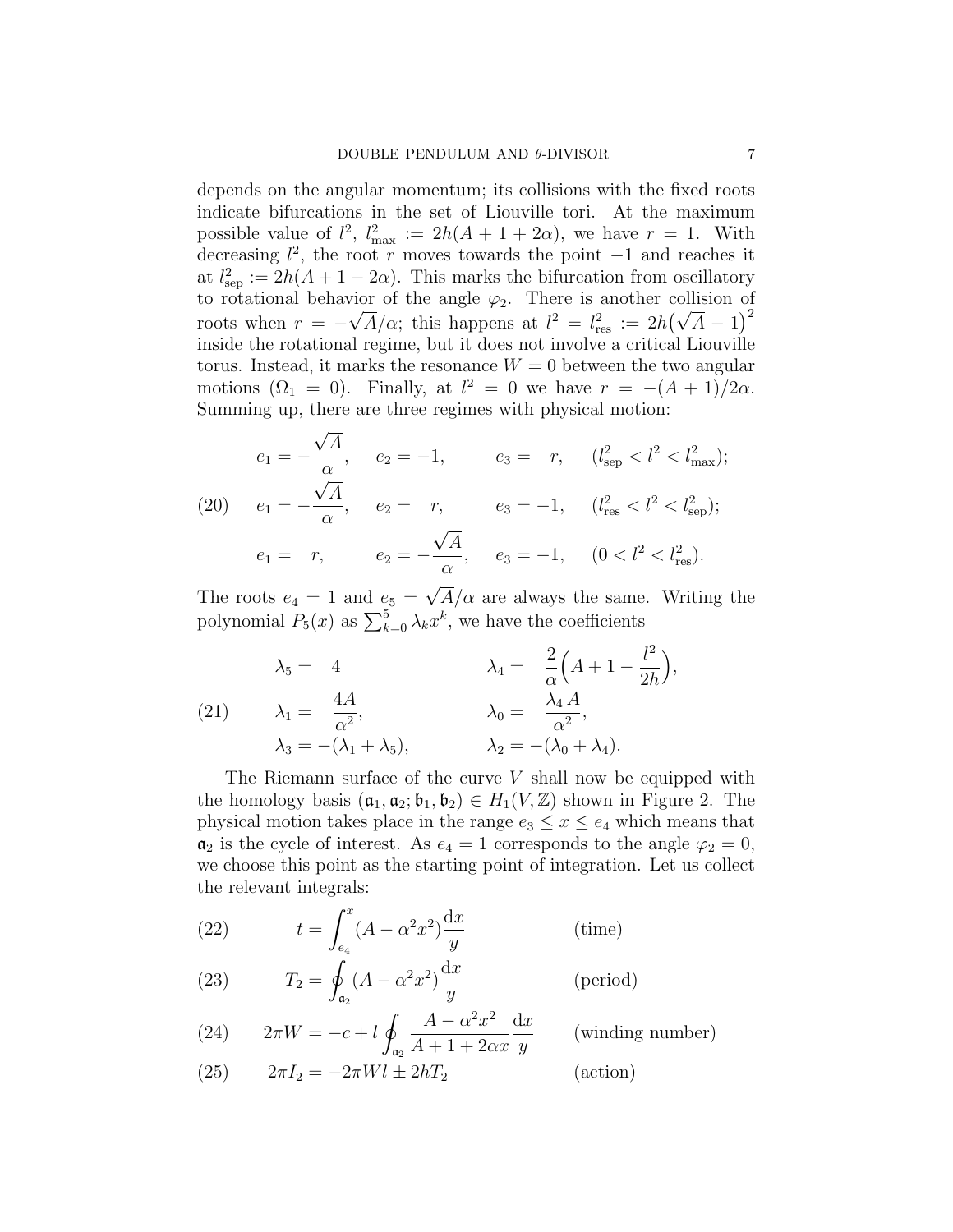

FIGURE 2. Homology basis on the Riemann surface of the curve  $V(z)$  with real branch points  $e_1 < e_2 < \ldots <$  $e_6 = \infty$  (upper sheet). The cuts are drawn from  $e_{2i-1}$  to  $e_{2i}, i = 1, 2, 3$ . The b-cycles are completed on the lower sheet (dotted lines).

The constant c is determined with the theorem of residues:

(26) 
$$
c = 2 \int_{-1}^{1} \frac{1 + \alpha x}{A + 1 + 2\alpha x} \frac{dx}{\sqrt{1 - x^2}} = \pi \left( 1 - \frac{A - 1}{\sqrt{(A + 1)^2 - 4\alpha^2}} \right).
$$

The difficult part of the problem is the inversion of the Abelian integral  $(22)$ . In integrable systems where it has been solved (see, e.g.,  $[9]$ , the number f of degrees of freedom coincides with the genus g of the Riemann surface which is shared by all  $f = g$  coordinates. These coordinates  $x_1, \ldots, x_q$  are confined to g mutually different branch cuts, and together, as a set, they are determined by the Jacobi inversion of the Abel mapping. In our case, like in many others that occur in physics, the genus of the hyperelliptic curve,  $q = 2$ , is larger than the number of the effective degrees of freedom,  $f = 1$ : the motion of  $\varphi_2$ takes place along the branch cut  $a_2$ , and  $\varphi_1$  is passively coupled to it. There is no dynamic role to the other real branch cuts. But then, how do we solve the inversion problem?

The answer involves the  $\theta$ -divisor of the Jacobi variety.

# 3. Jacobi's inversion problem and the  $\theta$ -divisor

Let  $V(x, y) \in \mathbb{C}^2$  be a hyperelliptic Riemann surface of genus  $g \geq 2$ , and  $z \equiv (x, y)$  a point on it. An Abelian integral

(27) 
$$
u = u(z) = \int_{z_0}^{z} R(x, y) dx =: \int_{z_0}^{z} du,
$$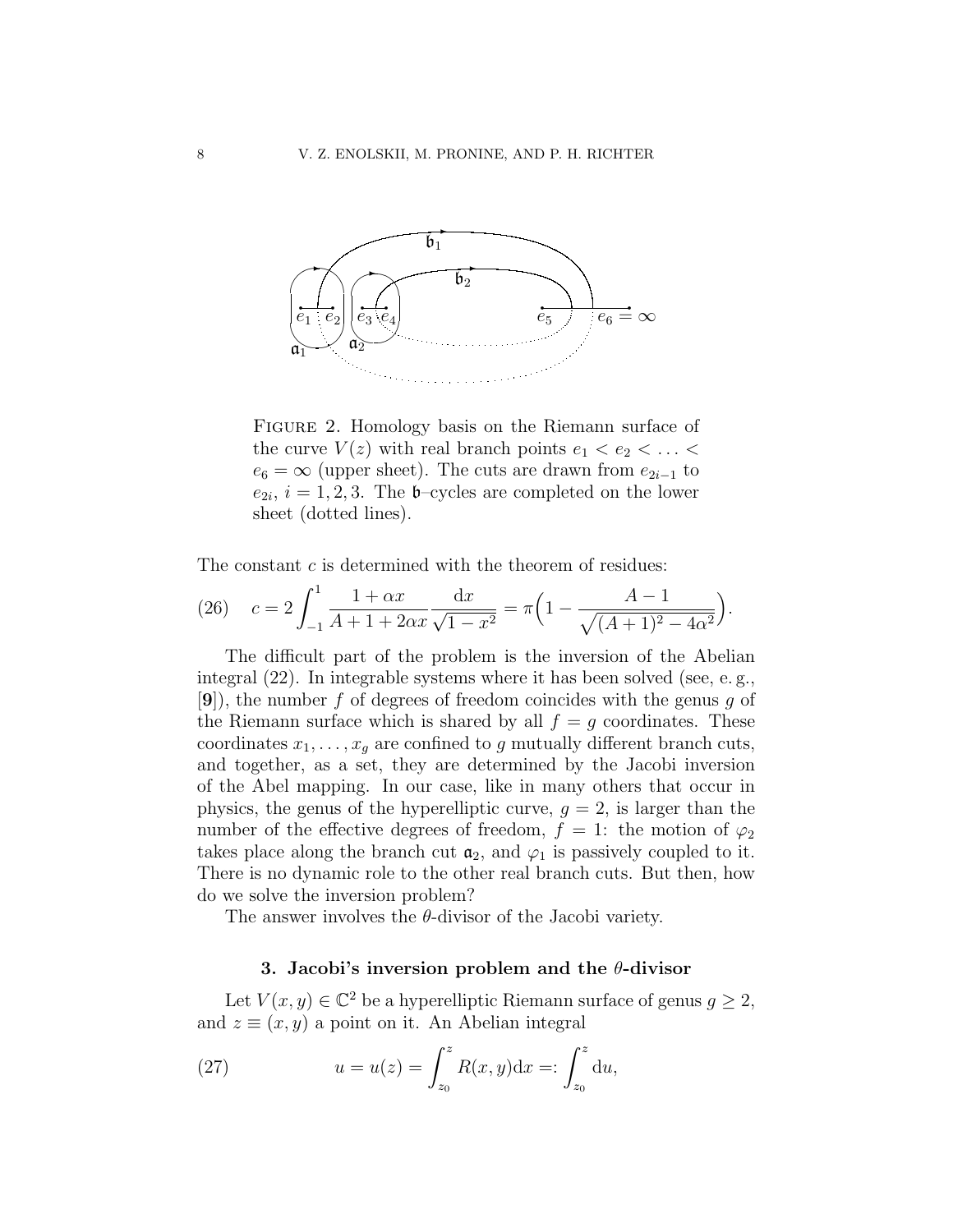where  $z_0$  is any fixed reference point and  $R(x, y)$  a rational function in x and y, cannot be considered a one-to-one map  $V(z) \to \mathbb{C}(u)$  because its inverse would have to be a 2g-periodic function on  $\mathbb{C}$ , and such functions do not exist (in contrast to the case  $q = 1$  where the doubly periodic elliptic functions are the inverse of Abel maps). Jacobi realized that the problem ought to be formulated in terms of a g-dimensional complex variety, namely, the *Jacobi variety*  $J(V)$  of the curve V.

3.1. The case of genus 2: preliminaries. As the double pendulum involves a curve of genus 2, we treat this case in detail. To start, we choose a basis of canonical holomorphic differentials  $\mathrm{d}\boldsymbol{u}^{t} =$  $(du_1, du_2)$  and associated meromorphic differentials of the second kind,  $dr^t = (dr_1, dr_2)$ , in such a way that their periods

(28) 
$$
2\omega_{ik} = \oint_{\mathfrak{a}_k} du_i, \qquad 2\omega'_{ik} = \oint_{\mathfrak{b}_k} du_i,
$$

(29) 
$$
2\eta_{ik} = -\oint_{\mathfrak{a}_k} dr_i, \qquad 2\eta'_{ik} = -\oint_{\mathfrak{b}_k} dr_i,
$$

satisfy the generalized Legendre relation

(30) 
$$
\begin{pmatrix} \omega & \omega' \\ \eta & \eta' \end{pmatrix} \begin{pmatrix} 0 & -1_2 \\ 1_2 & 0 \end{pmatrix} \begin{pmatrix} \omega & \omega' \\ \eta & \eta' \end{pmatrix}^t = -\frac{i\pi}{2} \begin{pmatrix} 0 & -1_2 \\ 1_2 & 0 \end{pmatrix},
$$

where  $1_2$  is the  $2 \times 2$  unit matrix. Such a set of differentials can be realized with (see [3])

(31) 
$$
\mathrm{d}u_1 = \frac{\mathrm{d}x}{y}, \quad \mathrm{d}u_2 = \frac{x \,\mathrm{d}x}{y},
$$

and

(32) 
$$
\mathrm{d}r_1 = \frac{\lambda_3 x + 2\lambda_4 x^2 + 12x^3}{4y} \mathrm{d}x, \quad \mathrm{d}r_2 = \frac{x^2}{y} \mathrm{d}x.
$$

The periods  $2\omega_{ik}$ ,  $2\eta_{ik}$  are real, the periods  $2\omega'_{ik}$ ,  $2\eta'_{ik}$  imaginary. We shall also need the normalized holomorphic differentials

(33) 
$$
\mathrm{d}\boldsymbol{v} = (2\omega)^{-1} \mathrm{d}\boldsymbol{u},
$$

as well as the symmetric matrices of periods

(34) 
$$
\tau := \omega^{-1} \omega', \qquad \kappa := \eta(2\omega)^{-1}.
$$

It is an important fact that  $\tau$  is a *Riemann matrix*, i.e.,  $\tau$  is negative definite.

In the example of the double pendulum's time differential, we have from (22)

(35) 
$$
\mathrm{d}t = A \, \mathrm{d}u_1 - \alpha^2 \, \mathrm{d}r_2,
$$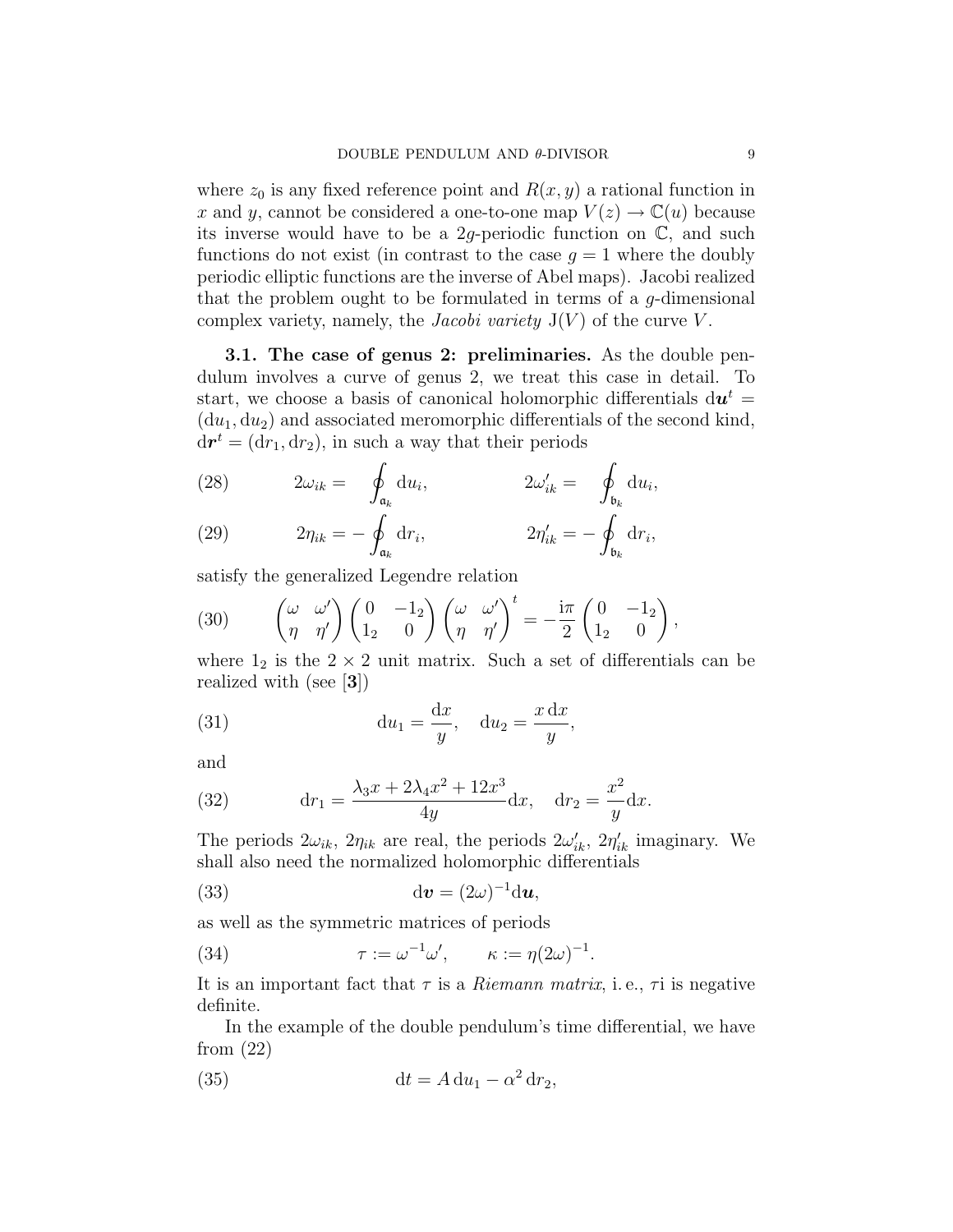which involves only two of the four basic differentials. But let us develop the solution procedure for a general differential of the first or second kind,

(36) 
$$
dt = a du_1 + b du_2 + c dr_1 + d dr_2.
$$

The Jacobi variety  $J(V)$  is a two-dimensional complex torus  $\mathbb{C}^2/\Gamma$ , where  $\Gamma$  is the lattice generated by the periods of the canonical holomorphic differentials; denote as  $\widetilde{J}(V)$  the complex torus  $\mathbb{C}^2/\widetilde{\Gamma}$ , where  $\widetilde{\Gamma}$ is the lattice generated by the periods of the normalized holomorphic differentials. The Abel maps  $\mathbf{u}: V \to \mathcal{J}(V)$  or  $\mathbf{v}: V \to \widetilde{\mathcal{J}}(V)$ , defined by

(37) 
$$
u_i(z) = \int_{z_0}^z du_i
$$
,  $v_i(z) = \int_{z_0}^z dv_i$ ,  $(i = 1, 2)$ 

respectively, generate one-dimensional images of the Riemann surface V in the two-dimensional Jacobi variety. Obviously, with these maps, it would not make sense to look for preimages of *every* point in  $J(V)$  or  $\widetilde{J}(V)$ . But if we consider the Abel-Jacobi map  $\mathfrak{A}: S^2V \to J(V)$  from the set of pairs of points  $\{z_1, z_2\}$  to the Jacobi variety, defined by

(38) 
$$
\boldsymbol{u}(\{z_1,z_2\}) = \int_{z_0}^{z_1} d\boldsymbol{u} + \int_{z_0}^{z_2} d\boldsymbol{u} = \boldsymbol{u}(z_1) + \boldsymbol{u}(z_2)
$$

(and similarly for the normalized version), then almost everywhere this map establishes a one-to-one correspondence between points  $\{z_1, z_2\} \in$  $S^2V$  and  $u \in J(V)$ . This is Jacobi's setting for the inversion problem.

**3.2. Theta functions.** The key to its solution are theta functions [13, 12]. They come in two forms, and both are needed. First, the canonical  $\theta$ -function  $\theta(\mathbf{v}|\tau)$  is a map  $J(V) \to \mathbb{C}$ :

(39) 
$$
\theta(\mathbf{v}|\tau) = \sum_{\mathbf{m}\in\mathbb{Z}^2} \exp\mathrm{i}\pi \{ \mathbf{m}^t \tau \mathbf{m} + 2\mathbf{v}^t \mathbf{m} \}.
$$

As function on the universal covering  $\mathbb{C}^2$  of  $\widetilde{J}(V)$ , it is even, periodic in the real, or  $\omega$ -directions, and "quasi-periodic" in the imaginary, or  $\omega'$ -directions:

(40) 
$$
\theta(-\boldsymbol{v}|\tau) = \theta(\boldsymbol{v}|\tau),
$$

(41) 
$$
\theta(\boldsymbol{v}+\boldsymbol{n}|\tau)=\theta(\boldsymbol{v}|\tau),
$$

(42) 
$$
\theta(\mathbf{v} + \tau \mathbf{n}|\tau) = e^{-i\pi \mathbf{n}^t \tau \mathbf{n} - 2i\pi \mathbf{v}^t \mathbf{n}} \theta(\mathbf{v}|\tau),
$$

where  $\boldsymbol{n}$  is any vector from  $\mathbb{Z}^2$ . The exponential multiplier in (42) makes  $\theta(-v|\tau)$  a multivalued function on  $\tilde{J}(V)$ .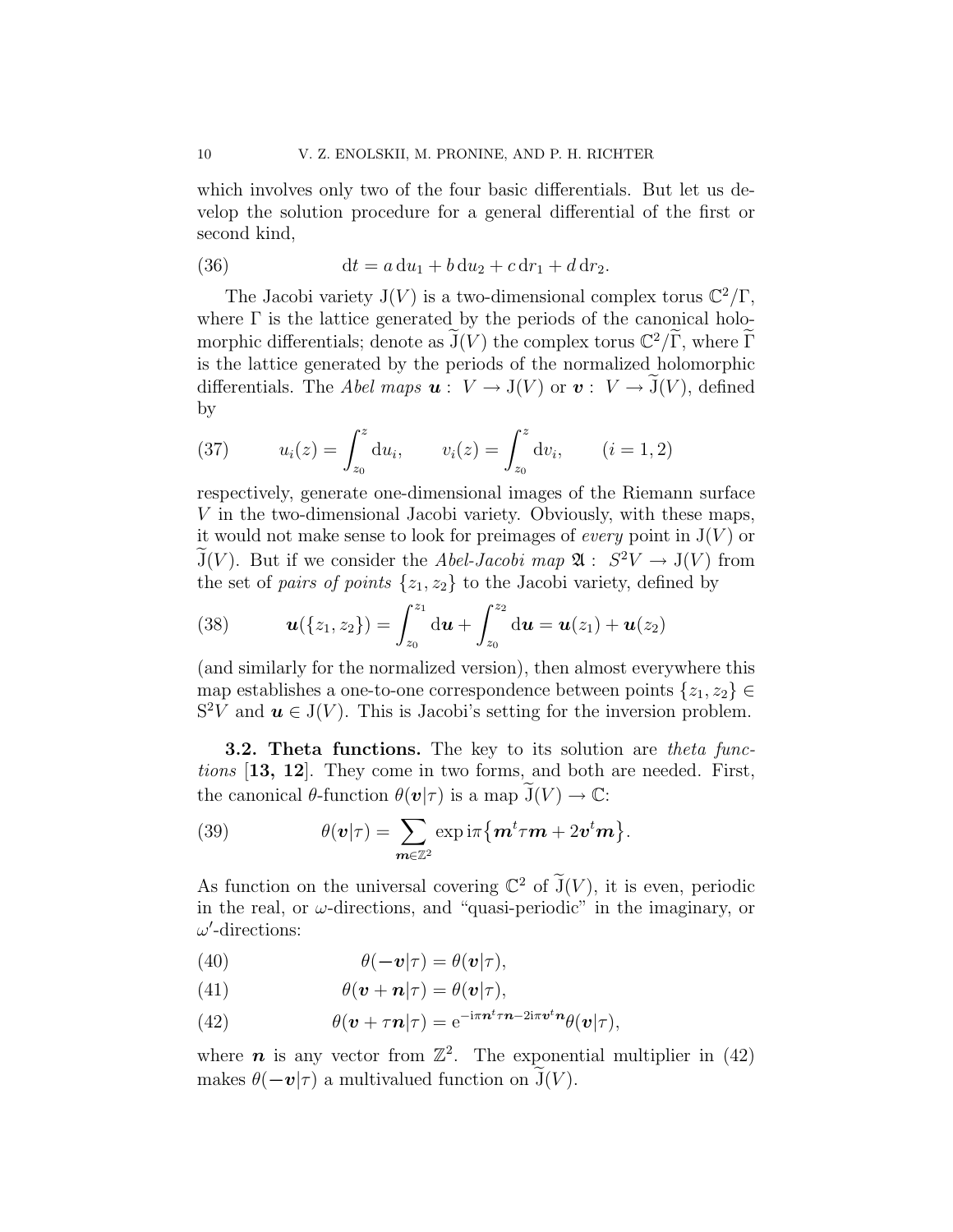Second, Riemann's  $\theta_e$ -function  $\theta_e(\cdot|\tau): V \to \mathbb{C}$ , is the composition of Abel's map, normalization, translation, and the canonical  $\theta$ -function:

(43) 
$$
\theta_{\boldsymbol{e}}(z|\tau) = \theta((2\omega)^{-1}\boldsymbol{u}(z) - \boldsymbol{e}|\tau) = \theta(\boldsymbol{v}(z) - \boldsymbol{e}|\tau),
$$

where  $e^t = (e_1, e_2) \in \mathcal{J}(V)$  is an arbitrary fixed vector.

The zeros of these two  $\theta$ -functions are of particular importance. Notice first that the set of zeros has four-fold periodicity in  $\mathbb{C}^2$  because the multiplier in (42) is always non-zero. Clearly, the solutions of  $\theta(\mathbf{v}|\tau) = 0$  form a set  $\Theta_{\text{zero}}$  of complex co-dimension 1 in  $\tilde{\mathcal{J}}(V)$ , called the  $\theta$ -divisor. As to the zeros of the  $\theta$ <sub>e</sub>-function, they are precisely those  $z \in V$  which the Abel map, followed by the shift **e**, carries to  $\Theta_{\text{zero}}$ . Riemann's vanishing theorem (Nullstellensatz) relates them to the solution of the inversion problem [13, 12]:

THEOREM 3.1 (Riemann's vanishing theorem in the case of genus 2). The function  $\theta_e(z|\tau)$  either vanishes identically on V or else has precisely  $g = 2$  zeros. In the latter case, the zeros  $z_1$ ,  $z_2$  fulfill the identity

(44) 
$$
\mathbf{v}(\{z_1,z_2\})=\int_{z_0}^{z_1} d\mathbf{v}+\int_{z_0}^{z_2} d\mathbf{v}=\mathbf{e}+\mathbf{K}_{z_0},
$$

where  $\mathbf{K}_{z_0} = (K_1, K_2)^t$  is the Riemann vector associated with the base point  $z_0$ :

(45) 
$$
K_1 = \frac{1 + \tau_{11}}{2} - \oint_{\mathfrak{a}_2} dv_2(z) \int_{z_0}^z dv_1,
$$

$$
K_2 = \frac{1 + \tau_{22}}{2} - \oint_{\mathfrak{a}_1} dv_1(z) \int_{z_0}^z dv_2.
$$

The Riemann vectors for two different base points  $z$ ,  $z_0$  are related by

(46) 
$$
\boldsymbol{K}_z = \boldsymbol{K}_{z_0} + \int_{z_0}^z \mathrm{d} \boldsymbol{v}.
$$

For all  $\mathbf{v} = \mathbf{K}_z$ , the canonical  $\theta$ -function vanishes,  $\theta(\mathbf{K}_z|\tau) = 0$ . Hence, the Riemann  $\theta$ -function vanishes identically when **e** is chosen as  $-\boldsymbol{K}_{z_0}$  because then

(47) 
$$
\theta_{-\boldsymbol{K}_{z_0}}\left(\int_{z_0}^z \mathrm{d} \boldsymbol{v}|\tau\right) = \theta\left(\int_{z_0}^z \mathrm{d} \boldsymbol{v} + \boldsymbol{K}_{z_0}|\tau\right) = \theta(\boldsymbol{K}_z|\tau) = 0.
$$

In the usual applications of the theorem [9], the two preimages  $z_1$ ,  $z_2$  of a point  $\mathbf{v} \in \mathcal{J}(V)$  are obtained with  $\mathbf{e} = \mathbf{v} - \mathbf{K}_{z_0}$ , assuming that  $\theta_e$  does not vanish identically on V. Explicit solutions of the inversion problem will be given later, see (63). We shall be interested in the opposite case: the restriction of  $v$  to  $\Theta_{\text{zero}}$ .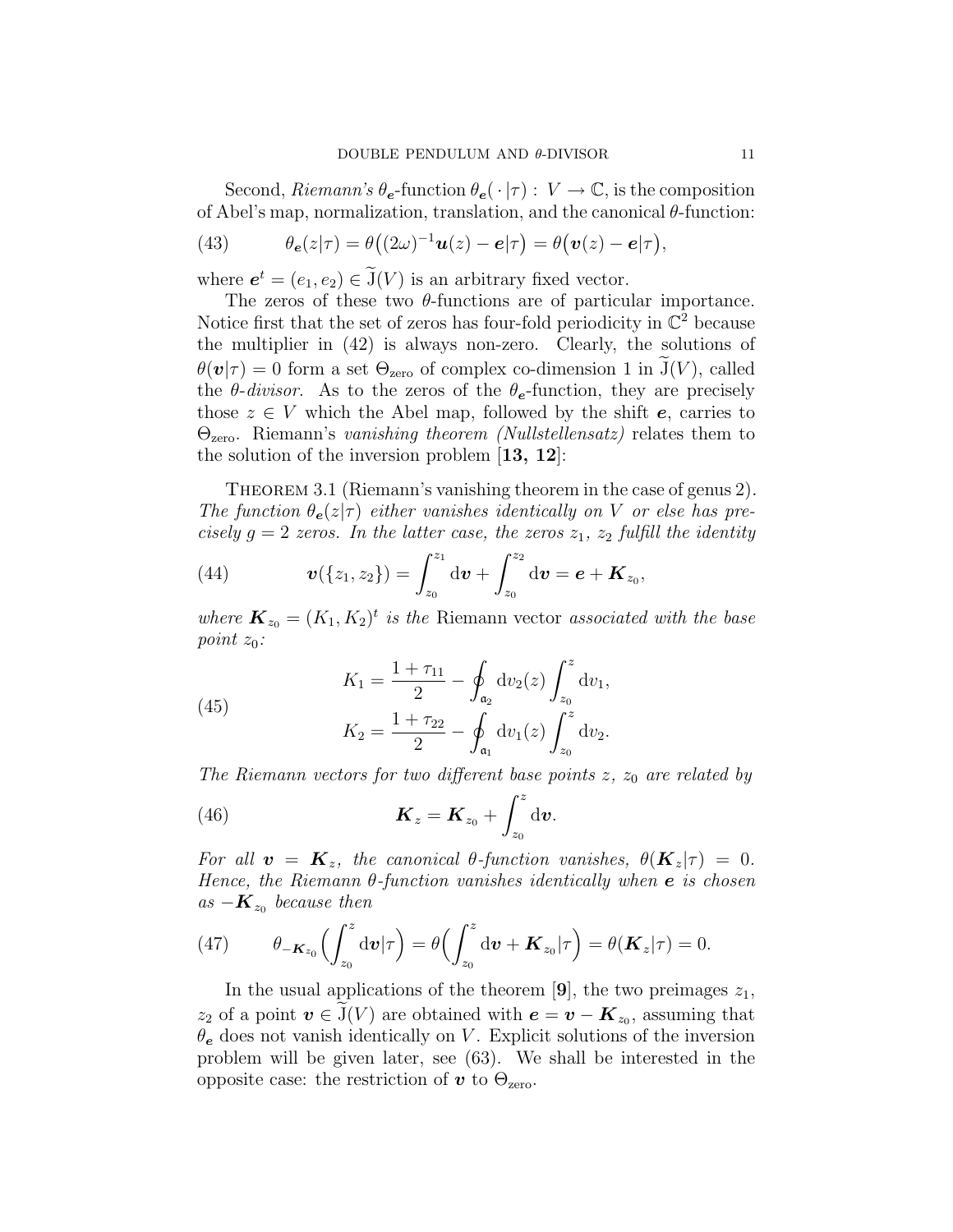Before we address this problem, let us get familiar with the Riemann vectors. The formal definition (45) looks cumbersome, but Riemann developed a surprisingly simple characterization in explicit terms [13].

At this point it is convenient to introduce the *half-integer charac*teristics  $[\epsilon]$ ,

(48) 
$$
[\epsilon] = \begin{bmatrix} \epsilon'^t \\ \epsilon^t \end{bmatrix} = \begin{bmatrix} \epsilon'_1 & \epsilon'_2 \\ \epsilon_1 & \epsilon_2 \end{bmatrix},
$$

where  $\epsilon_1, \epsilon_2$  and  $\epsilon'_1, \epsilon'_2$  are taken from the set  $\{0, \frac{1}{2}\}$  $\frac{1}{2}$ . Theta-functions with *characteristics* are defined as

(49) 
$$
\theta[\epsilon](\boldsymbol{v}|\tau) = \sum_{\boldsymbol{m}\in\mathbb{Z}^2} \exp\mathrm{i}\pi \{(\boldsymbol{m}+\boldsymbol{\epsilon}')^t \tau(\boldsymbol{m}+\boldsymbol{\epsilon}') + 2(\boldsymbol{v}+\boldsymbol{\epsilon})^t(\boldsymbol{m}+\boldsymbol{\epsilon}')\}.
$$

Their importance lies in the fact that they are a convenient manner to describe  $\theta$ -functions with shifted arguments. A simple relation holds between  $\theta[\epsilon](\boldsymbol{v}|\tau)$  and the fundamental  $\theta$ -function  $\theta(\boldsymbol{v}|\tau) = \theta \begin{bmatrix} 0 & 0 \\ 0 & 0 \end{bmatrix} (\boldsymbol{v}|\tau)$ :

(50) 
$$
\theta[\epsilon](\boldsymbol{v}|\tau) = \exp\{2\pi i \boldsymbol{\epsilon}^{\prime t}(\boldsymbol{v}+\boldsymbol{\epsilon}+\frac{1}{2}\tau\boldsymbol{\epsilon}')\}\theta(\boldsymbol{v}+\boldsymbol{\epsilon}+\tau\boldsymbol{\epsilon}'|\tau).
$$

It follows that a shift by a vector from the half-lattice,

(51) 
$$
\mathbf{v} \to \mathbf{v} + \boldsymbol{\epsilon} + \tau \boldsymbol{\epsilon}',
$$

transforms the  $\theta$ -functions in a simple way. In particular, if  $\theta[\epsilon](0|\tau)$ vanishes, then  $\theta(\epsilon + \tau \epsilon') = 0$ . It can be checked that under inversion  $v \rightarrow -v$ , all  $\theta$ -functions with half-integer characteristics are either even or odd:

(52) 
$$
\theta[\epsilon](-\boldsymbol{v}|\tau) = e^{-4\pi i \boldsymbol{\epsilon}^t \boldsymbol{\epsilon}'} \theta[\epsilon](\boldsymbol{v}|\tau).
$$

Among the 16 possible half-integer characteristics  $[\epsilon]$ , there are 6 for which  $4\epsilon^t \epsilon' = 1$ ; these are the *odd characteristics*. For them it follows that  $\theta[\epsilon](\mathbf{0}|\tau) = 0 = \theta(\epsilon + \tau \epsilon')$ . The other 10 half-characteristics are called *even*; there  $\theta[\epsilon](0|\tau)$  and hence  $\theta(\epsilon + \tau \epsilon')$  does not vanish.

Let us list the six points of the half-lattice in  $\tilde{J}(V)$  where  $\theta(\nu|\tau)$ vanishes. They are

(53) 
$$
\mathbf{v}_1 = \frac{1}{2}(0,1)^t + \frac{1}{2}\tau(0,1)^t, \qquad \mathbf{v}_2 = \frac{1}{2}(1,1)^t + \frac{1}{2}\tau(0,1)^t, \n\mathbf{v}_3 = \frac{1}{2}(1,1)^t + \frac{1}{2}\tau(1,0)^t, \qquad \mathbf{v}_4 = \frac{1}{2}(1,0)^t + \frac{1}{2}\tau(1,0)^t, \n\mathbf{v}_5 = \frac{1}{2}(1,0)^t + \frac{1}{2}\tau(1,1)^t, \qquad \mathbf{v}_6 = \frac{1}{2}(0,1)^t + \frac{1}{2}\tau(1,1)^t.
$$

By definition, they are part of the  $\theta$ -divisor. A look at the homology basis of Fig. 2 and the definition of periods (28) shows that modulo lattice vectors,  $v_k - v_j = \int_{e_j}^{e_k} d\boldsymbol{v}$ . This is the specialization of (46) to the branching points of our Riemann curve,

$$
K_{e_i} = \boldsymbol{v}_i.
$$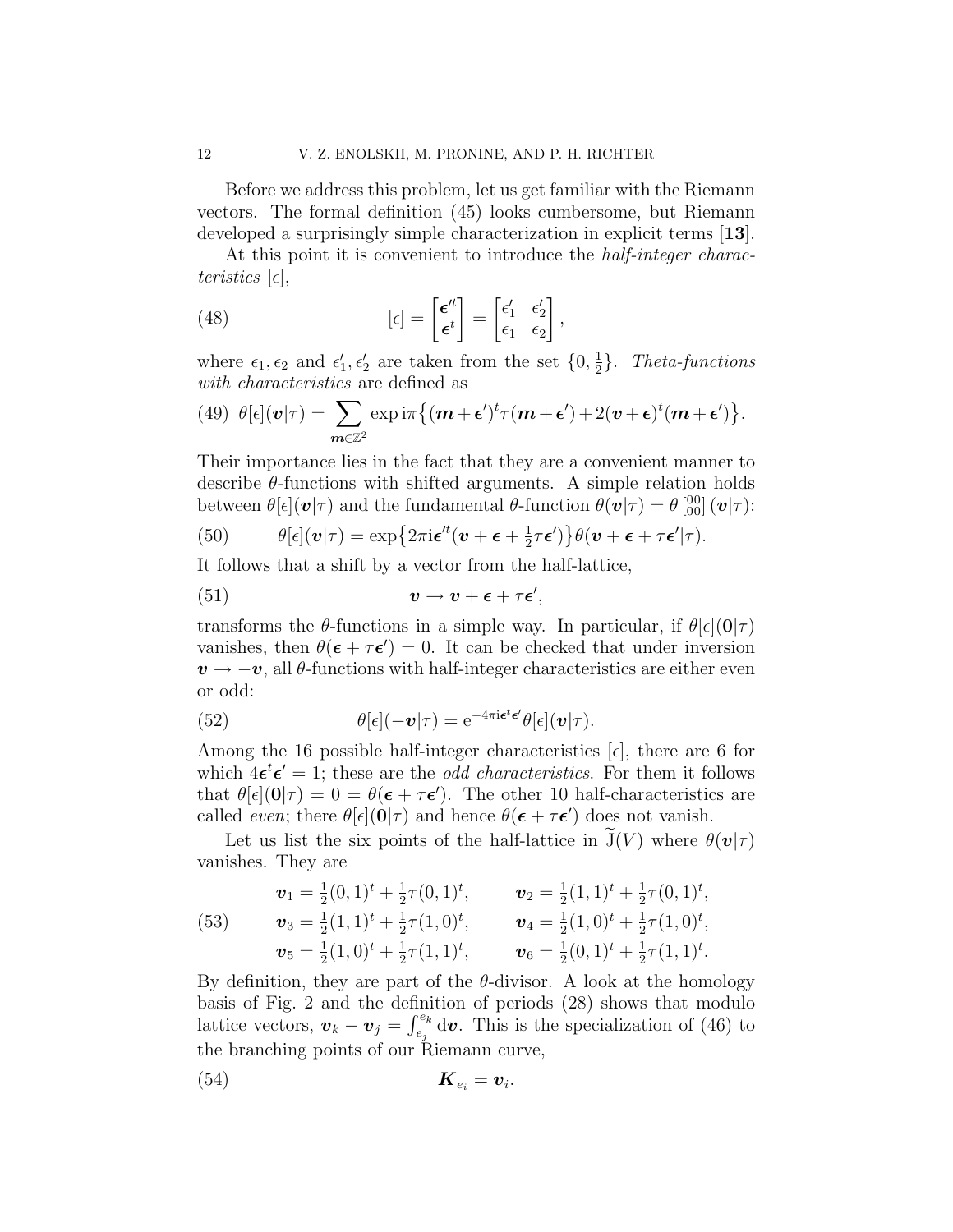More generally we may say that the  $\theta$ -divisor is the set of all possible Riemann vectors.

Notice that modulo integer lattice vectors, we have

(55) 
$$
v_1 + v_3 + v_5 = v_2 + v_4 + v_6 = 0.
$$

This reflects the fact that with the basis in Fig. 2, the cycle around the branch cut from  $e_5$  to  $e_6$  is homologous to  $-(\mathfrak{a}_1 + \mathfrak{a}_2)$ , while the cycle around  $e_2$  and  $e_3$ , going back on the lower sheet, is homologous to  $\mathfrak{b}_1 - \mathfrak{b}_2$ . It follows, for example, that

(56) 
$$
\boldsymbol{K}_{e_6} = \boldsymbol{v}_6 = -\boldsymbol{v}_2 - \boldsymbol{v}_4 = -\int_{e_6}^{e_2} d\boldsymbol{v} - \int_{e_6}^{e_4} d\boldsymbol{v},
$$

but the signs do not matter because  $2K_{e_6}$  is a lattice vector.

3.3. Explicit solutions. How does this help solving the Jacobi inversion problem? Consider first the case where  $\mathbf{v} = (2\omega)^{-1}\mathbf{u}$  does not lie on  $\Theta_{\text{zero}}$ , and take, for example,  $e_6$  as the base point for integration in (38). Then Riemann's theorem states that  $z_1, z_2$  are the two zeros of

(57) 
$$
\theta_{\mathbf{e}}(z) = \theta \left( \int_{e_6}^{z} d\mathbf{v} - \mathbf{e} | \tau \right) = \theta \left( \int_{e_6}^{z} d\mathbf{v} - \int_{e_2}^{z_1} d\mathbf{v} - \int_{e_4}^{z_2} d\mathbf{v} | \tau \right)
$$

because  $e = \int_{e_6}^{z_1} d\mathbf{v} + \int_{e_6}^{z_2} d\mathbf{v} - \mathbf{K}_{e_6} = \int_{e_2}^{z_1} d\mathbf{v} + \int_{e_4}^{z_2} d\mathbf{v}$ . Let us check that  $\theta_{\mathbf{e}}(z_1) = 0$ :

(58) 
$$
\theta \left( \int_{e_6}^{z_1} d\boldsymbol{v} - \boldsymbol{e} | \tau \right) = \theta \left( \int_{e_6}^{e_2} d\boldsymbol{v} - \int_{e_4}^{z_2} d\boldsymbol{v} | \tau \right)
$$

$$
= \theta \left( -\boldsymbol{K}_{e_4} - \int_{e_4}^{z_2} d\boldsymbol{v} | \tau \right) = \theta \left( -\boldsymbol{K}_{z_2} | \tau \right) = 0.
$$

In a similar way, we find  $\theta_e(z_2) = 0$ .

Let us absorb the Riemann vector in the definition of a *shifted Abel*-Jacobi map. Instead of (38) consider

(59) 
$$
\boldsymbol{u}(\{z_1, z_2\}) = \int_{e_6}^{z_1} d\boldsymbol{u} + \int_{e_6}^{z_2} d\boldsymbol{u} - 2\omega \boldsymbol{K}_{e_6} = \int_{e_2}^{z_1} d\boldsymbol{u} + \int_{e_4}^{z_2} d\boldsymbol{u}.
$$

Then  $z_1 = (x_1, y_1), z_2 = (x_2, y_2)$  are the zeros of  $\theta_e(z)$  with  $e =$  $(2\omega)^{-1}$ **u**. The theory of Abelian functions now tells us [4, 6] that this inversion problem is equivalent to finding the roots of the quadratic equation

(60) 
$$
x^2 - \wp_{22}(\mathbf{u})x - \wp_{12}(\mathbf{u}) = 0,
$$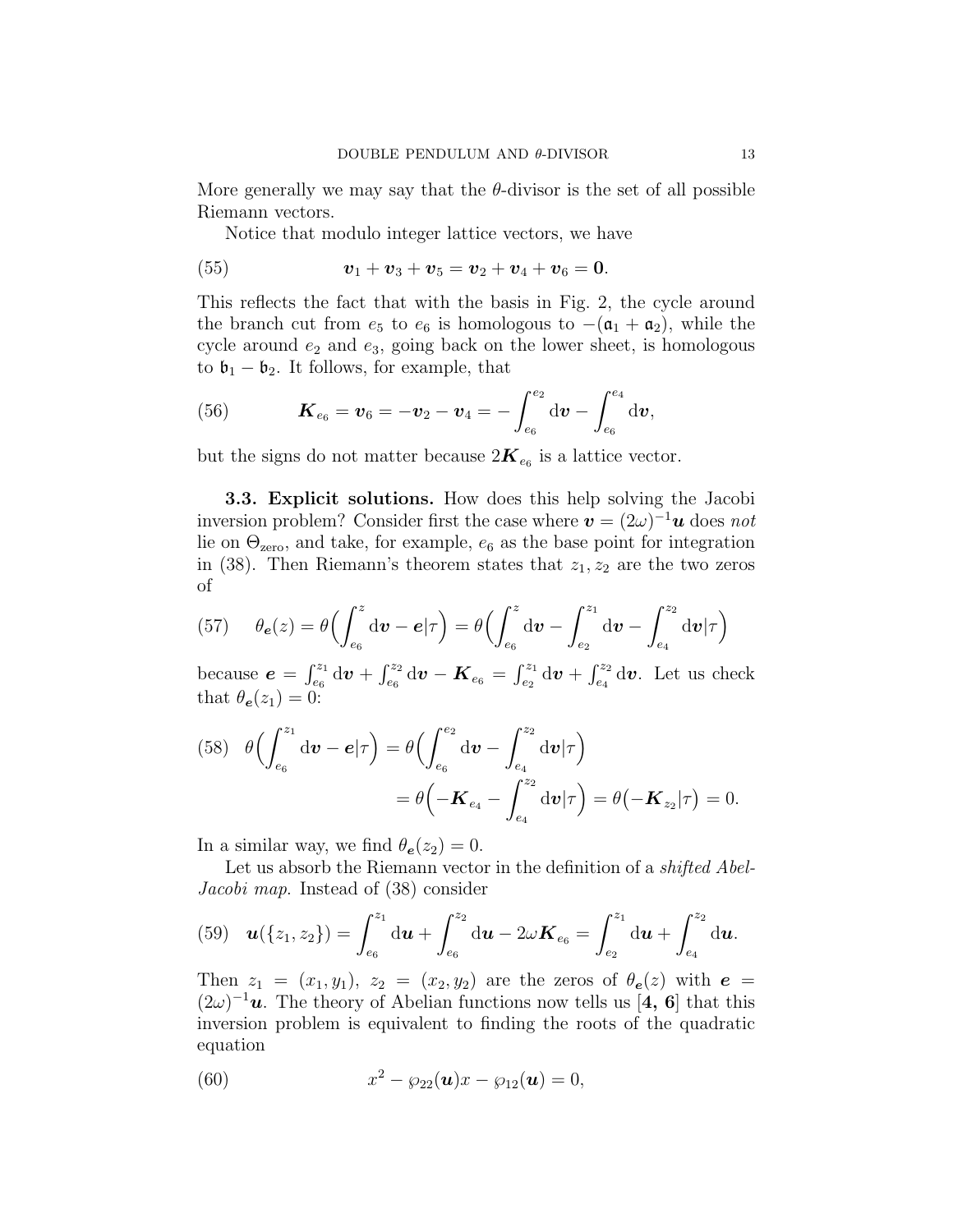where  $\varphi_{ij}$  are second logarithmic derivatives of the fundamental  $\sigma$ function,

(61) 
$$
\wp_{ij}(\boldsymbol{u}) = -\frac{\partial^2 \ln \sigma(\boldsymbol{u})}{\partial u_i \partial u_j} = \frac{\sigma_i \sigma_j - \sigma \sigma_{ij}}{\sigma^2}.
$$

The function  $\sigma(\mathbf{u})$  is closely related to the  $\theta$ -function:

(62) 
$$
\sigma(\mathbf{u}) = C \exp{\mathbf{u}^t \kappa \mathbf{u}} \theta((2\omega)^{-1} \mathbf{u}|\tau),
$$

and the indices  $i, j$  at  $\sigma$  mean corresponding derivatives with respect to  $u_i$ ,  $u_j$ . The modulus  $\kappa = \eta(2\omega)^{-1}$  was defined in (34); it contains the periods of the differentials of the second kind. The constant  $C$  can be given explicitly but does not matter here.

Solving equation (60) we find for the symmetric combinations of the two roots

(63) 
$$
x_1 + x_2 = \wp_{22}(\mathbf{u}), -x_1x_2 = \wp_{12}(\mathbf{u}).
$$

Furthermore, the corresponding  $y_k$  can be expressed as

(64) 
$$
y_k = \wp_{222} x_k + \wp_{122}, \qquad k = 1, 2.
$$

This solves the inversion problem in explicit terms, as far as integrals of the first kind are concerned. (In the next section, integrals of the second kind will also be considered.)

In a typical physical situation where this analysis applies [9], the two points  $(x_1, y_1)$  and  $(x_2, y_2)$  on the Riemann surface lie in the regions  $e_1 \leq x_1 \leq e_2$  and  $e_3 \leq x_2 \leq e_4$ , respectively, cf. figure 2.  $x_1$ and  $x_2$  represent two degrees of freedom of the system. Their time development is given by (63) because  $\boldsymbol{u}$  varies linearly with t, as (36) shows (ignore the second order differentials for a moment).

But what if only one of the ranges  $(e_1, e_2)$  or  $(e_3, e_4)$  has physical meaning, as in the case of the double pendulum? Then we need a setting where there is a one-to-one correspondence between points on the Riemann surface and points in the Jacobi variety. This can be established by the requirement that  $\mathbf{v} = (2\omega)^{-1}\mathbf{u}$  lie on the  $\theta$ -divisor. The curve V and  $\Theta_{\text{zero}}$  are isomorphic manifolds of complex dimension 1, so it ought to be possible to recover a single point z that maps to  $u \in \Theta_{\text{zero}}$  under the Abel map. Let us see how this can be done.

Notice first that  $\Theta_{\text{zero}}$  is also the set of zeros of the  $\sigma$ -function. Therefore a naive application of (63) to points of  $\Theta_{\text{zero}}$  would produce infinities for  $x_1 + x_2$  and  $x_1x_2$ . We must proceed with some care and consider their ratio. Take the shifted Abel-Jacobi map (59) and let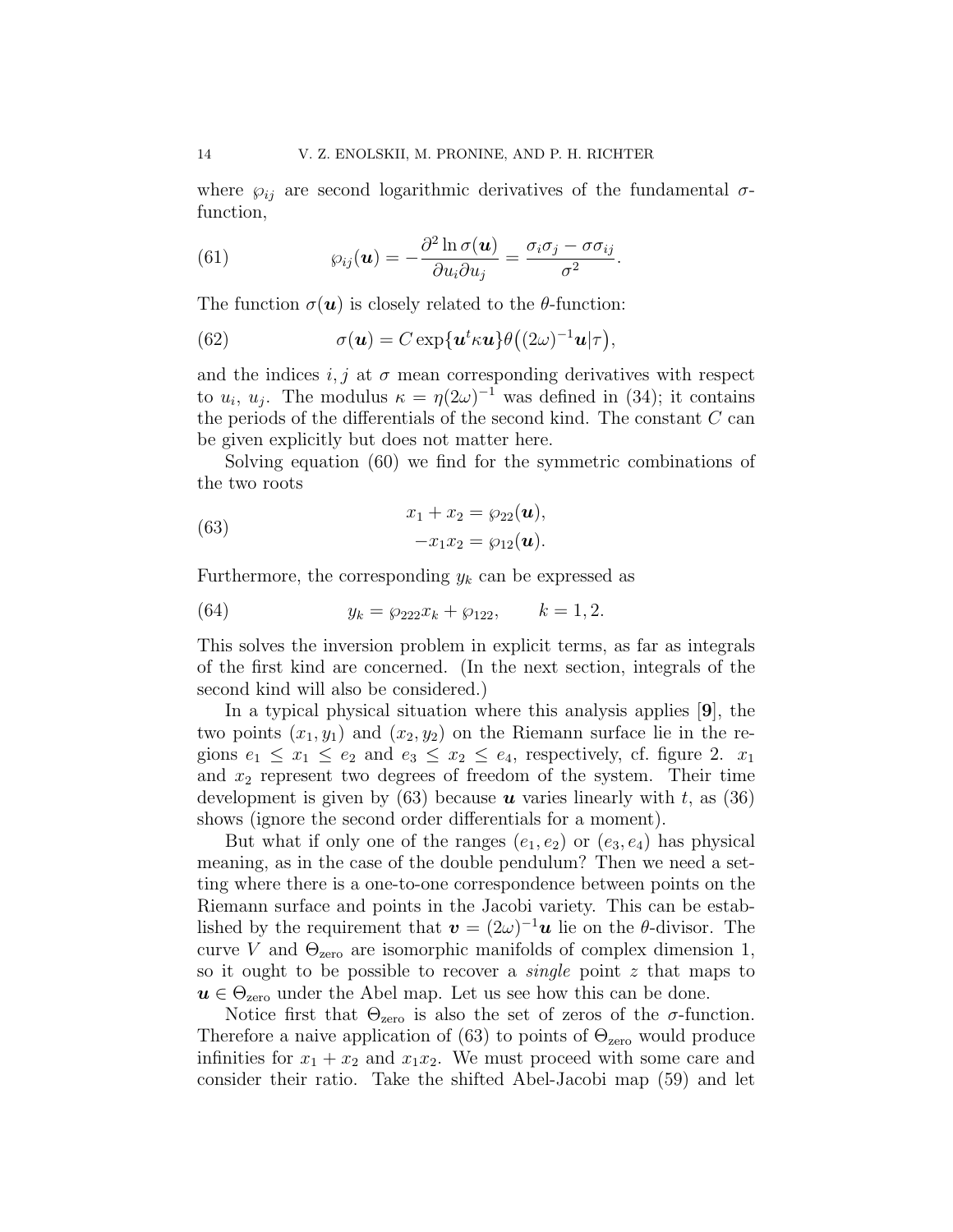$x_2 \rightarrow e_6 = \infty$ . Then (46) tells us that

(65) 
$$
\boldsymbol{u}(\{z,\infty\}) = \int_{e_2}^{z} d\boldsymbol{u} + \int_{e_4}^{\infty} d\boldsymbol{u} = \int_{e_2}^{z} d\boldsymbol{u} + \boldsymbol{K}_{e_2} = \boldsymbol{K}_{z} \in \Theta_{\text{zero}}
$$

for any  $z \in V$ , i.e., the map  $u_0: V \to J(V)$  defined by

(66) 
$$
z \mapsto \mathbf{u}_0(z) = \mathbf{u}(\{z,\infty\}) = \mathbf{K}_z \in \Theta_{\text{zero}} \subset J(V),
$$

takes a point z to its "home position" on  $\Theta_{\text{zero}}$ . If we now approach the point  $u(z,\infty)$  as  $\lim_{x_2\to\infty} u({z,x_2})$ , we find with (63) that x may be consistently determined from

(67) 
$$
x = \lim_{x_2 \to \infty} \frac{x x_2}{x + x_2} = \lim_{\sigma \to 0} \frac{\sigma \sigma_{12} - \sigma_{1} \sigma_{2}}{\sigma_{2}^{2} - \sigma \sigma_{22}} = -\frac{\sigma_{1}}{\sigma_{2}}(\boldsymbol{u}_{0}).
$$

This is the explicit inversion of the map (66). We remark that the equality (67) was obtained in [14].

The last piece in the puzzle is to find an expression for the time  $t = \int dt$  according to (36), with  $u \in \Theta_{\text{zero}}$ .

# 4. Solution for integrals of first and second kind

If dt were a holomorphic differential,  $t = a u_1 + b u_2$ , the solution of our inversion problem could proceed along the following lines. Start from the definition  $\sigma(\boldsymbol{u}_0) = 0$  of the  $\theta$ -divisor, and use it to express  $u_2$  as a function of  $u_1$ . This gives  $t = t(u_1)$ , and  $x = x(u_1)$  by Eq. (67). Invert the first relation to obtain  $u_1 = u_1(t)$ , hence  $x = x(u_1(t))$ . The bulk of the technical computations resides in the necessary manipulations of the  $\sigma$ -function and its derivatives.

With meromorphic differentials there is more work to do. We need to find  $\sigma$ -function expressions for the integrals  $\int^z dr_1$  and  $\int^z dr_2$ . To this end, we employ a few more relations from the theory of hyperelliptic functions [5, 6]. In traditional notation, the first logarithmic derivative of  $\sigma$  is called a  $\zeta$ -function,

(68) 
$$
\zeta_i(\boldsymbol{u}) = \frac{\partial \log \sigma(\boldsymbol{u})}{\partial u_i} = \frac{\sigma_i}{\sigma}(\boldsymbol{u}).
$$

Then the relations

(69) 
$$
\int_{e_2}^{z_1} dr_1 + \int_{e_4}^{z_2} dr_1 = -\zeta_1(\boldsymbol{u}) + \frac{1}{2} \wp_{222}(\boldsymbol{u}),
$$

(70) 
$$
\int_{e_2}^{z_1} dr_2 + \int_{e_4}^{z_2} dr_2 = -\zeta_2(\boldsymbol{u})
$$

hold  $\mathbf{5, 6}$  and are used in the solution of the Jacobi inversion problem. The difficulty here is that we are interested in the limit  $z_2 \rightarrow \infty$  and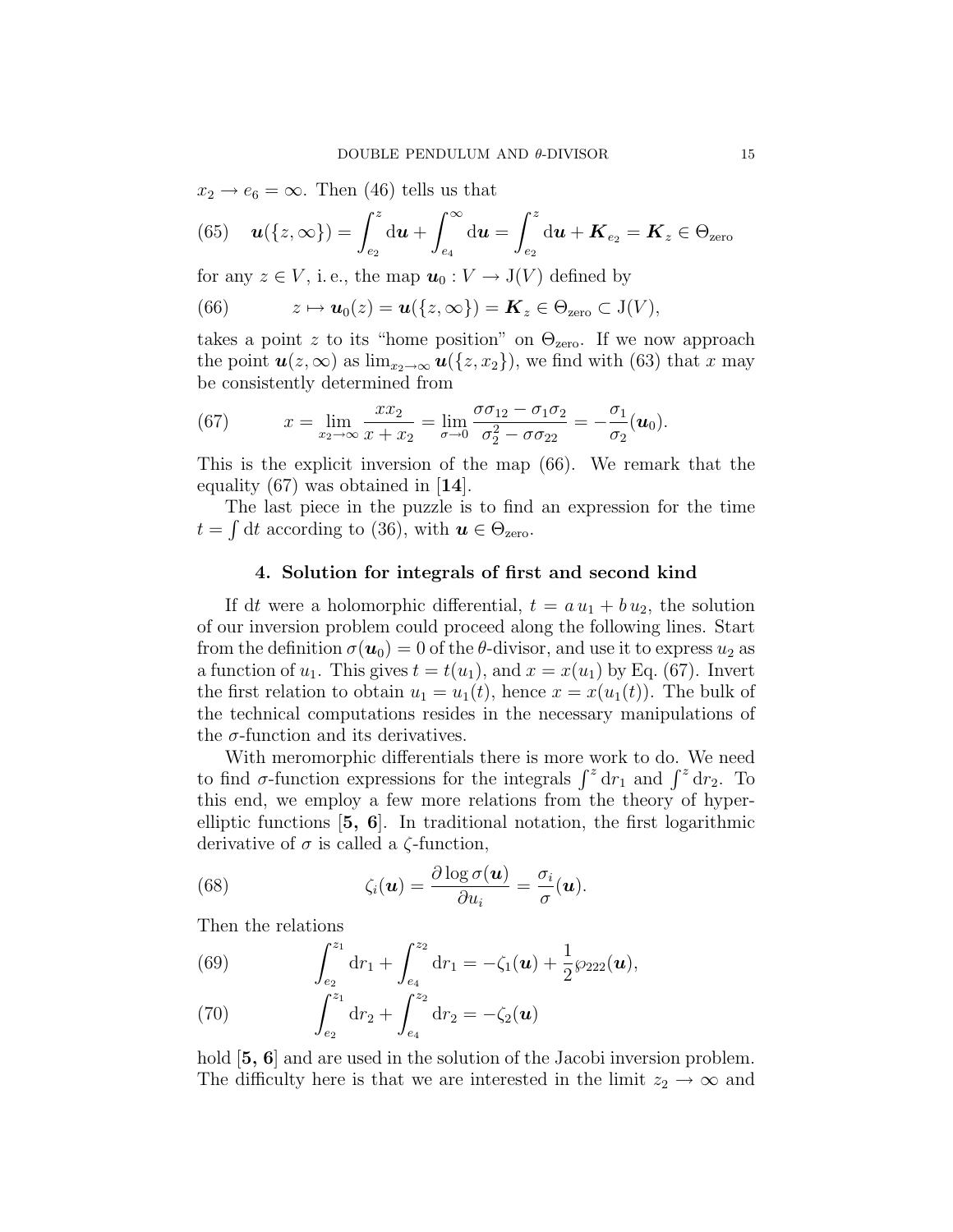$\sigma \rightarrow 0$ , i.e., we must investigate the behavior of the  $\sigma$ -function and its derivatives as  $u \equiv u({z_1, z_2}) \rightarrow u({z_1, \infty}) \equiv u_0$ . We have

(71) 
$$
\boldsymbol{u} - \boldsymbol{u}_0 = \int_{e_6}^{z_2} \mathrm{d} \boldsymbol{u}
$$

and consider the following Taylor expansion:

(72) 
$$
\zeta_i(\boldsymbol{u}) = \frac{\sigma_i}{\sigma} (\boldsymbol{u}_0 + (\boldsymbol{u} - \boldsymbol{u}_0))
$$
  
= 
$$
\frac{\sigma_i(\boldsymbol{u}_0) + \sigma_{i1}(\boldsymbol{u}_0)(u_1 - u_{0,1}) + \sigma_{i2}(\boldsymbol{u}_0)(u_2 - u_{0,2}) + \dots}{\sigma(\boldsymbol{u}_0) + \sigma_1(\boldsymbol{u}_0)(u_1 - u_{0,1}) + \sigma_2(\boldsymbol{u}_0)(u_2 - u_{0,2}) + \dots}
$$

We need expressions for  $u_i - u_{0,i} = \int_{e_6}^{z_2} du_i$ . Since  $\infty = e_6$  is a branch point of our hyperelliptic curve, the appropriate local coordinate is  $\xi$ :  $x = 1/\xi^2$ . Inserting this into the definition of du<sub>i</sub>, see (31), we find (using  $e_1 + e_2 + e_3 + e_4 + e_5 = -\lambda_4/4$ )

(73) 
$$
\int_{e_6}^{z_2} du_1 = -\frac{1}{3}\xi^3 + \frac{\lambda_4}{40}\xi^5 + O(\xi^7),
$$

(74) 
$$
\int_{e_6}^{z_2} du_2 = -\xi + \frac{\lambda_4}{24} \xi^3 + O(\xi^5).
$$

This is inserted into (72) and gives

(75) 
$$
\zeta_i(\boldsymbol{u}) = \frac{\sigma_i(\boldsymbol{u}_0) - \xi \sigma_{i2}(\boldsymbol{u}_0) + O(\xi^3)}{-\xi \sigma_2(\boldsymbol{u}_0) + \frac{1}{2}\xi^2 \sigma_{22}(\boldsymbol{u}_0) + O(\xi^3)} = -\frac{1}{\xi} \frac{\sigma_i}{\sigma_2} + \frac{\sigma_{i2}}{\sigma_2} - \frac{\sigma_i \sigma_{22}}{2\sigma_2^2} + O(\xi).
$$

In order to use this in the expressions (69) and (70), we must also determine the asymptotic behavior of the second kind integrals:

(76) 
$$
\int_{e_6}^{z_2} dr_1 = \frac{1}{\xi^3} + \frac{\lambda_4}{8\xi} + O(\xi),
$$

(77) 
$$
\int_{e_6}^{z_2} dr_2 = \frac{1}{\xi} + \frac{\lambda_4}{8} \xi + O(\xi^3).
$$

For  $\int dr_2$  we see immediately that the leading singularities  $1/\xi$  cancel on the two sides of (70). Hence we have the result that

(78) 
$$
\int_{e_4}^{z_1} dr_2 = -\frac{\sigma_{22}}{2\sigma_2}(\boldsymbol{u}_0) + c_2,
$$

where

(79) 
$$
c_2 = \frac{\sigma_{22}}{2\sigma_2}(\boldsymbol{u}_{e_4})
$$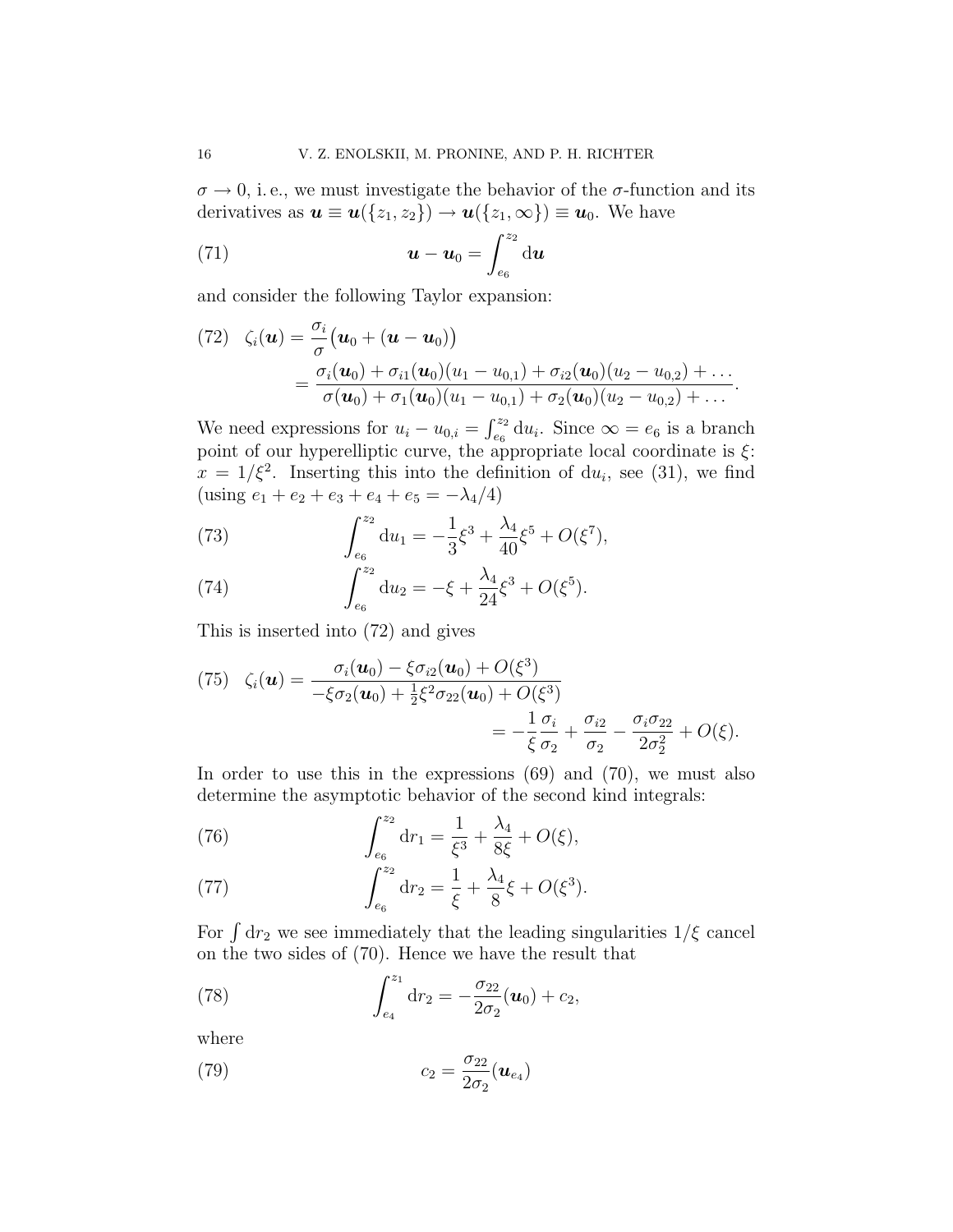$\text{and} \ \ \bm{u}_{e_4} = (u_{e_4,1}, u_{e_4,2})^t = \bm{u}(\{e_4,\infty\}) = \int_{e_4}^{e_4} \mathrm{d} \bm{u} + \int_{e_2}^{e_6} \mathrm{d} \bm{u} = \int_{e_2}^{e_6} \mathrm{d} \bm{u}.$ 

The case of  $\int dr_1$  is more involved. As (69) shows, we must consider the expansion of  $\wp_{222}$  as  $u \to u_0$ . The formal expansion first gives

$$
(80) \quad \wp_{222} = \frac{2}{\xi^3} - \frac{2}{\xi} \left( \frac{\sigma_1}{\sigma_2} - \frac{\lambda_4}{8} \right) - \frac{\sigma_{2222} \sigma_2^2 - 2 \sigma_{222} \sigma_{22} \sigma_2 + \sigma_{22}^3}{4 \sigma_2^3} + O(\xi).
$$

But the  $\xi$ -independent term can be shown to be zero! To do so, we employ one of the KdV-type equations which the  $\wp_{ij}$  functions fulfill, namely  $[5, 6]$ ,

(81) 
$$
\wp_{2222} = 6\wp_{22}^2 + \frac{1}{2}\lambda_3 + \lambda_4\wp_{22} + 4\wp_{12}.
$$

Considering its expansion in  $\xi$ , and comparing the leading terms of order  $\xi^{-2}$  and  $\xi^{-1}$  on both sides, we find

(82) 
$$
\sigma_{222} = \frac{3}{4} \frac{\sigma_{22}^2}{\sigma_2} + \frac{\lambda_4}{4} \sigma_2 + \sigma_1,
$$

$$
\sigma_{2222} = \frac{\sigma_{22}}{\sigma_2} \left( \frac{\sigma_{22}^2}{2\sigma_2} + \frac{\lambda_4}{2} \sigma_2 + 2\sigma_1 \right)
$$

on the  $\theta$ -divisor. We remark that formulae of the form  $(82)$  were derived and implemented in  $[14, 21]$ . Inserting them into  $(80)$  makes the constant term vanish.

Collecting all the terms involved in (69), we see that

(83) 
$$
\int_{e_4}^{z_1} dr_1 = -\frac{\sigma_{12}(\boldsymbol{u}_0)}{\sigma_2(\boldsymbol{u}_0)} + \frac{\sigma_1(\boldsymbol{u}_0)\sigma_{22}(\boldsymbol{u}_0)}{2\sigma_2(\boldsymbol{u}_0)^2} + c_1 = -\frac{\sigma_{12}(\boldsymbol{u}_0)}{\sigma_2(\boldsymbol{u}_0)} - x_1 \frac{\sigma_{22}(\boldsymbol{u}_0)}{2\sigma_2(\boldsymbol{u}_0)} + c_1,
$$

where we used (67) for the last equality and

(84) 
$$
c_1 = \frac{\sigma_{12}(\boldsymbol{u}_{e_4})}{\sigma_2(\boldsymbol{u}_{e_4})} - \frac{\sigma_1(\boldsymbol{u}_{e_4})\sigma_{22}(\boldsymbol{u}_{e_4})}{2\sigma_2(\boldsymbol{u}_{e_4})^2}.
$$

We can now return to the differential  $dt$  in  $(36)$  and outline a possible inversion procedure for its integral  $t(x) = \int_{e_4}^x dt$ . We require that  $\mathbf{u}_0 = (u_1, u_2)^t + \mathbf{u}_{e_4}$  lie on  $\Theta_{\text{zero}}$ , i.e., we use its definition  $\sigma(\mathbf{u}_0) = 0$  to express  $u_2$  as a function of  $u_1$ . Then Eq. (67) allows us to express x as a function of  $u_1$ ,

(85) 
$$
x = -\frac{\sigma_1}{\sigma_2}(\boldsymbol{u}_0) = -\frac{\sigma_1}{\sigma_2}(u_1 + u_{e_4,1}, u_2(u_1) + u_{e_4,2}) = x(u_1).
$$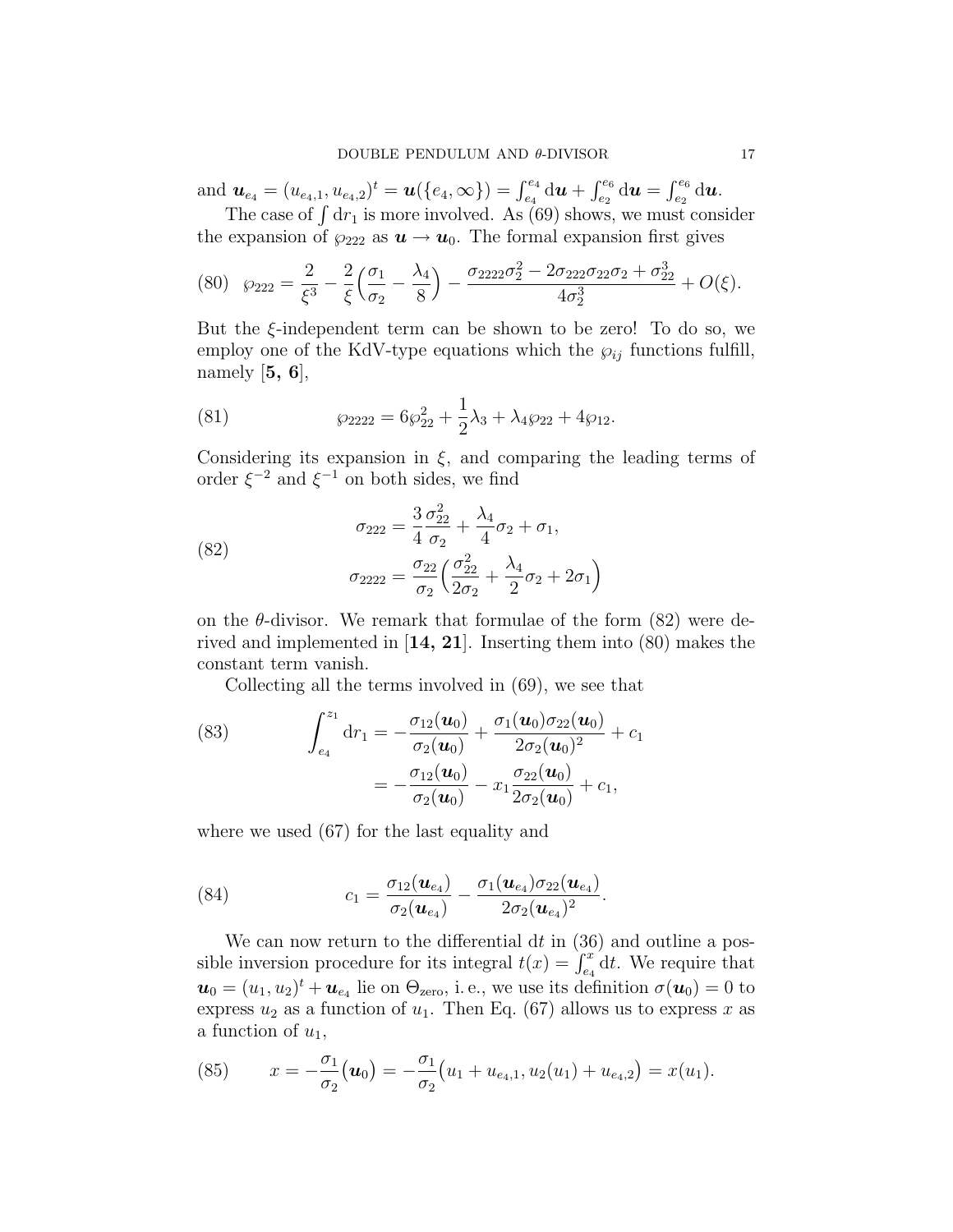Next we express the time integral as a function of  $u_0$  on the  $\theta$ -divisor,

(86) 
$$
t(x) = \int_{e_4}^{z} dt
$$
  
=  $a u_1 + b u_2 + c \left( -\frac{\sigma_{12}}{\sigma_2} - x_1 \frac{\sigma_{22}}{2\sigma_2} + c_1 \right) + d \left( -\frac{\sigma_{22}}{2\sigma_2} + c_2 \right),$ 

where the constants  $c_1$  and  $c_2$  are given in (84) and (79). Using again  $\sigma = 0$  to eliminate  $u_2$ , we get  $t = t(u_1)$ . The final step is to invert this relation and insert it into (85) to obtain  $x = x(u_1(t))$ .

#### 5. Comments and outlook

We found that the  $\theta$ -divisor in the Jacobi variety of the system's hyperelliptic curve can be used to solve the inversion problem, and we presented a procedure which we checked in detail by numerical computations. As far as the double pendulum at zero gravity is concerned, the analytic nature of its integration has thereby been clarified.

The analysis ought to be extended to encompass even more involved situations. For example, the time differential  $dt$  may have contributions of the third kind; this situation has not yet been considered. Another interesting generalization refers to higher genera. The work of Jorgensen  $\mathbf{16}$  and Onishi  $\mathbf{21}$  contains hints as to how one would proceed. Consider a Riemann surface with genus  $g = 3$  as an example. The number  $f$  of degrees of freedom may be 1, 2, or 3. The case  $f = q$  is the standard situation where **u** moves linearly with time t (ignoring complications from differentials of second and third kind). The case  $f = g - 1 = 2$  involves a restriction to a codimension 1 manifold. This may again be the theta divisor. With  $d\mathbf{u} = (du_1, du_2, du_3)$ and  $du_k = x^{k-1}dx/y$ , the theta divisor  $\Theta_{\text{zero}}$  is the two-dimensional manifold  $(z_0 \text{ considered as a fixed base point on } V)$ 

(87) 
$$
\Theta^2 := \{ (z_1, z_2) : \int_{z_0}^{z_1} \mathrm{d} \boldsymbol{u} + \int_{z_0}^{z_2} \mathrm{d} \boldsymbol{u} + \boldsymbol{K}_{z_0} \}.
$$

It is again characterized by  $\sigma = 0$ , and the inversion problem from  $u \in \Theta^2$  to  $z_1, z_2 \in V$  is solved with  $x_1 + x_2 = \sigma_1/\sigma_3$  and  $x_1x_2 = -\sigma_2/\sigma_3$ .

The case  $f = g - 2 = 1$  requires a further restriction to the set

(88) 
$$
\Theta^{1} := \{ z : \int_{z_{0}}^{z} d\mathbf{u} + \mathbf{K}_{z_{0}} \}
$$

which is characterized by  $\sigma = 0$  and  $\sigma_3 = 0$ . The inversion from  $u \in \Theta^1$ to  $z \in V$  is solved with  $x = -\sigma_1/\sigma_2$  as in (67).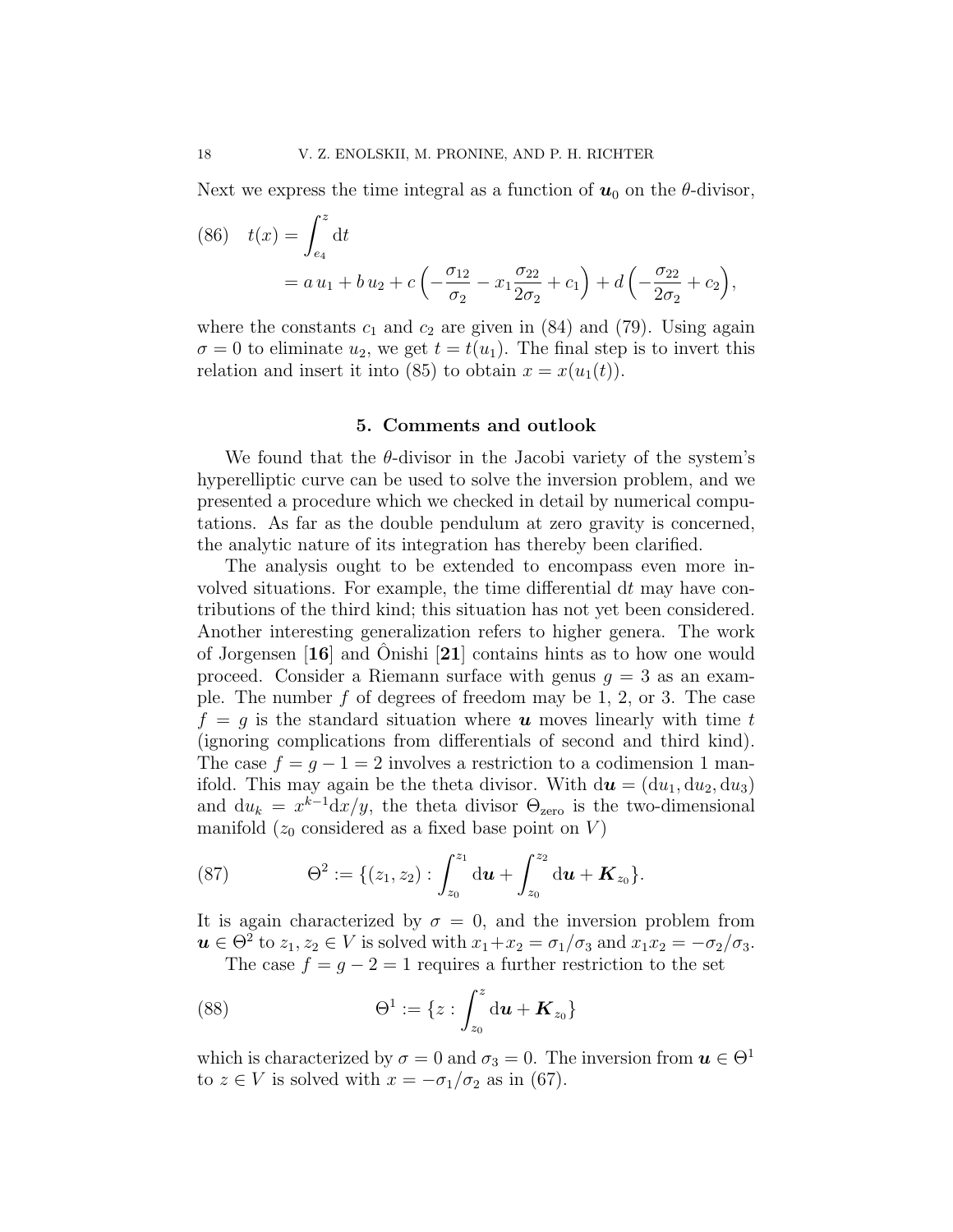The generalization to arbitrary genus is obvious, at least in principle. The sets  $\Theta^0 := \{ \boldsymbol{K}_{z_0} \}$  and

(89) 
$$
\Theta^f := \{(z_1,\ldots,z_f): \int_{z_0}^{z_1} d\mathbf{u} + \ldots + \int_{z_0}^{z_f} d\mathbf{u} + \mathbf{K}_{z_0}\}
$$

 $(f = 1, \ldots, g)$  define a stratification

(90) 
$$
\Theta^0 \subset \Theta^1 \subset \ldots \Theta^{g-1} = \Theta_{\text{zero}} \subset \Theta^g = J(V),
$$

and problems with f degrees of freedom should be treated on the stra- $\tan \Theta^f$ .

We are not aware of any previous attempt to put the  $\theta$ -divisor to this use, let alone its generalizations  $\Theta^f$ . Let us conclude with a remark on the computational aspects of this procedure. To identify the Jacobi variety, we need the periods  $\omega_{ij}$  and  $\omega'_{ij}$ , and if differentials of the second kind play a role, the periods  $\eta_{ij}$  and  $\eta'_{ij}$  as well. These periods can only be obtained by numerical integration. But given these periods, we can discuss the time development in terms of  $\theta$ - and  $\sigma$ -functions for which there exist efficient computational procedures in the spirit of Weierstrass recursions [7] . Unfortunately, the picture is not as simple as in the usual case  $f = g$  where the dynamics in the Jacobi variety is linear. The  $\theta$ -divisor is a non-linear object, not simpler than the Riemann surface itself, hence its usefulness for practical purposes is limited.

# References

- 1. S. Abenda and Yu.Fedorov, On the weak Kowalevski-Painlevé property for hyperelliptical separable systems, Acta Appl. Math. 60 (2000), 137–178.
- 2. M. Adler and P. van Moerbeke, Birkhoff strata, Bäcklund transformations and regularization of isospectral operators, Adv. Math. 108 (1994), no. 1-2, 140–204.
- 3. H. F. Baker, Abel's theorem and the allied theory of theta functions, Cambridge Univ. Press, Cambridge, 1897, reprinted 1995.
- $\qquad \qquad$ , Multiply Periodic Functions, Cambridge Univ. Press, Cambridge, 1907.
- 5. V. M. Buchstaber, V. Z. Enolskii, and D. V. Leykin, Hyperelliptic Kleinian functions and applications, Solitons, Geometry and Topology: On the Crossroad (V. M. Buchstaber and S. P. Novikov, eds.), Advances in Math. Sciences, AMS Translations, Series 2, Vol. 179, Moscow State University and University of Maryland, College Park, 1997, pp. 1–34.
- 6. Kleinian functions, hyperelliptic Jacobians and applications, Reviews in Mathematics and Mathematical Physics (London) (S. P. Novikov and I. M. Krichever, eds.), vol. 10:2, Gordon and Breach, 1997, pp. 1–125.
- 7. V. M. Buchstaber and D. V. Leykin, Graded Lie algebras that define hyperelliptic sigma functions, to be published in Doklady RAN, 2002.
- 8. A. Clebsch and P. Gordan, Theorie der Abelschen Funktionen, Teubner, Leipzig, 1866.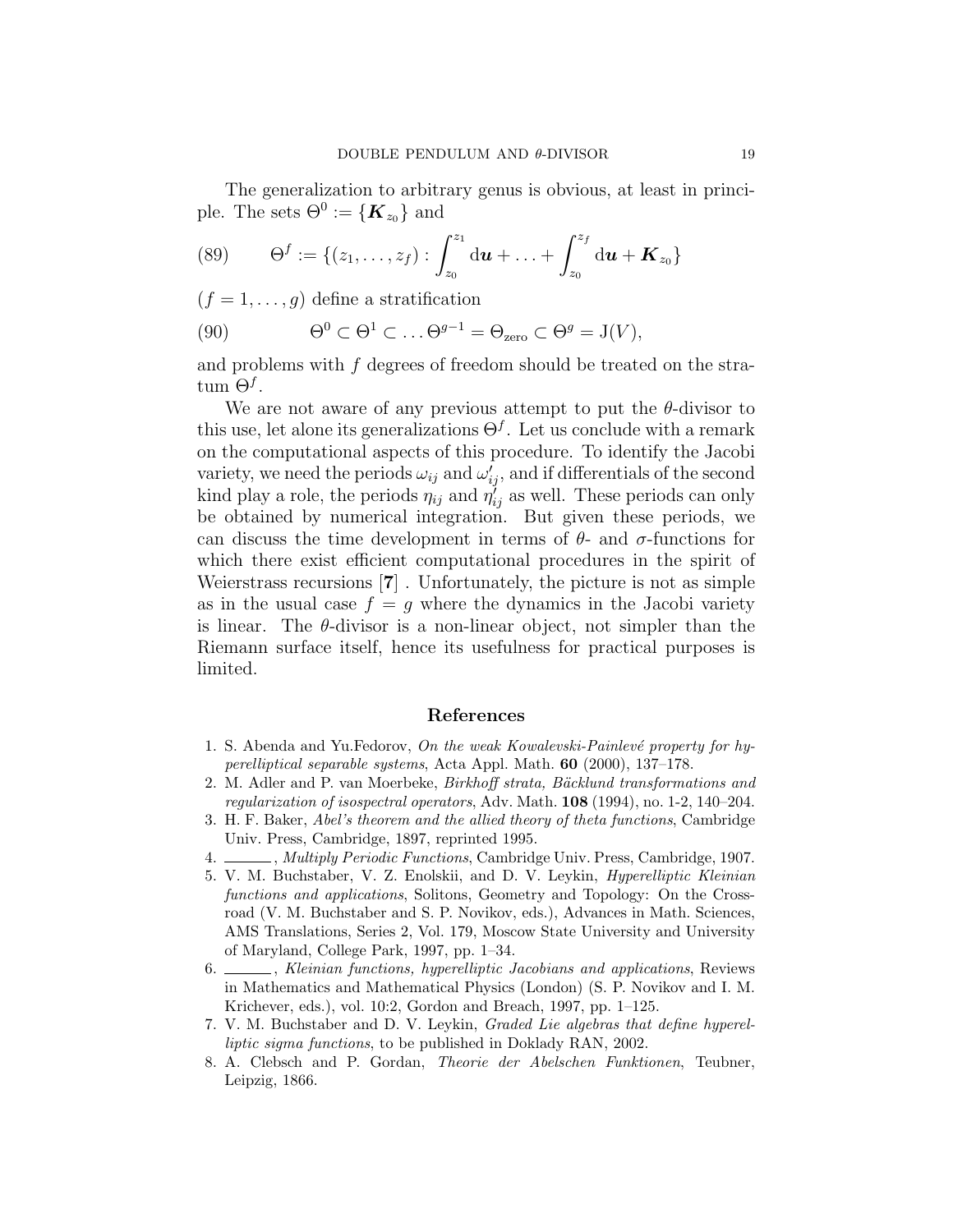- 9. B. A. Dubrovin, Theta functions and non-linear equations, Russ. Math. Surveys 36 (1981), no. 2, 11–80.
- 10. H. R. Dullin, Melnikov's method applied to the double pendulum, Z. Phys. B 93 (1994), 521–528.
- 11. J. C. Eilbeck, V. Z. Enolskii, V. B. Kuznetsov, and D. V. Leykin, Linear rmatrix algebra for systems separable in parabolic coordinates, Phys. Lett. A 180 (1993), 208–214.
- 12. H. M. Farkas and I. Kra, Riemann Surfaces, Springer, New York, 1980.
- 13. J. D. Fay, Theta functions on Riemann surfaces, Lectures Notes in Mathematics (Berlin), vol. 352, Springer, 1973.
- 14. D. Grant, Formal groups in genus two, J. reine angew. Math. 411 (1990), 96– 121.
- 15. G. Hamel, Elementare Mechanik, Teubner, Stuttgart, 1965, Reprint of the first edition of 1912.
- 16. J. Jorgensen, On directional derivatives of the theta function along its divisor, Israel J. Math. 77 (1992), 273–284.
- 17. Y. Kodama and B. G. Konopelchenko, Singular sector of the Burgers-Hopf hierarchy and deformations of hyperelliptic curves, arXiv: nlin.SI/0205012, 2002.
- 18. B. G. Konopelchenko, L. M. Alonso, and E. Medina, Singular sector of the Kadomtsev-Petviashvili hierarchy  $\overline{\partial}$  operators of nonzero index, and associated integrable systems, J. Math. Phys. 41 (2000), no. 1, 385–413.
- 19. L. D. Landau and E. M. Lifshitz, Mechanics, Pergamon Press, Oxford, New York, 1984.
- 20. A. Ohlhoff and P. H. Richter, Forces in the double pendulum, Z. Angew. Math. Mech. 80 (2000), no. 8, 517–534.
- 21. Y. Onishi, *Complex multiplication formulae for hyperelliptic curve of genus* three, Tokyo J. Math. 21 (1998), no. 2, 381–431.
- 22. A. Paul and P. H. Richter, Application of Greene's method and the MacKay residue criterion to the double pendulum, Z. Phys. B  $93$  (1994), 515–520.
- 23. A. M. Perelomov, Integrable systems of classical mechanics and Lie algebras, Birkhäuser, Basel, 1991.
- 24. P. H. Richter and H.-J. Scholz, Chaos in classical mechanics: The double pendulum, Stochastic Phenomena and Chaotic Behaviour in Complex Systems (P. Schuster, ed.), Springer, Berlin, 1984, pp. 86–97.
- 25.  $\_\_\_\_\_\$ . The planar double pendulum, Publ. zu Wiss. Filmen, Sek. Tech. Wiss./Naturwiss. ser. 9 no. 7, Inst. Wiss. Film, Göttingen, 1986.
- 26. P. Vanhaecke, Stratification of hyperelliptic Jacobians and the Sato Grassmanian, Acta Appl. Math. 40 (1995), 143–172.
- 27. V. E. Zakharov, S. V. Manakov, S. P. Novikov, and L. P. Pitaevski, Theory of Solitons, Nauka, Moscow, 1984.